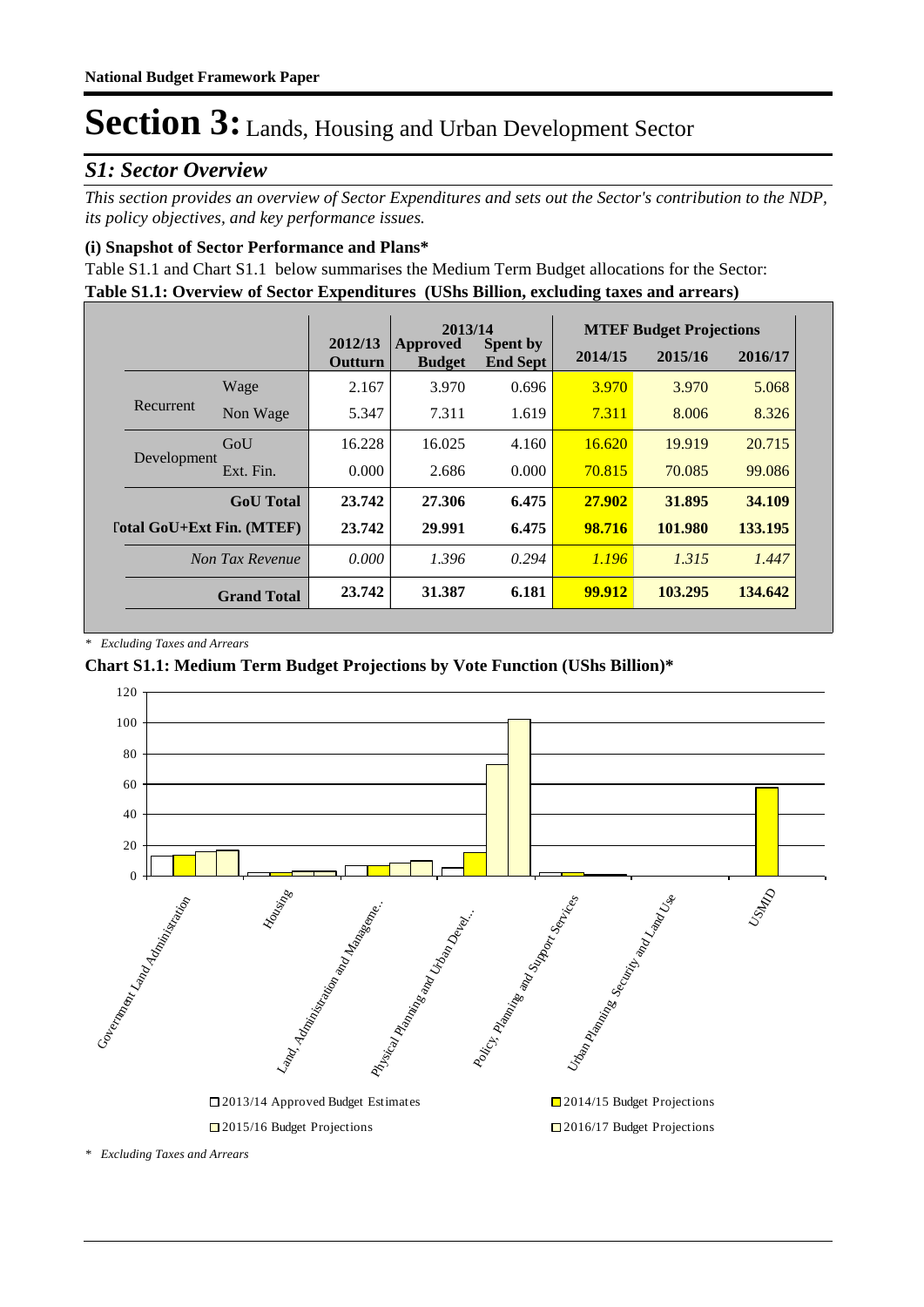## **(ii) Sector Contributions to the National Development Plan**

Under Land Administration and Management, the strategic objectives include:-

1.Creation of an inclusive and pro-poor policy and legal framework for the land sector; putting land resources to sustainable productive use;

2. Improving livelihoods of poor people through a more equitable distribution of land access and ownership, and greater teunre security for vulnerable groups;

3. Increasing availability, accessiblity, affordability and use of land information for planning and implementing development programmes;

4. Establishing and maintaining a transparent, accountable and easily accessible institutions and systems for decentralised delivery of land services.

Under Physical Planning and Urban Development, the objectives include:-

- Attaining orderly and sustained growth of urban and rural areas;
- Ensuring a well regulated and controlled land use;
- Enhancing public awareness on planned urban and rural development.

These contibute to NDP in terms of enhancing the availability and quality of gainful employment.

Under Housing the strategic objectives are:-

- To provide overall guidance to the housing sector;
- Improving the quality of housing in Uganda;
- Increasing home ownership;
- Improving the security of housing tenure for all especially the vulnerable in society; and
- Increasing public awareness on human settlements development.

These VF objectives contribute to NDP objective of promoting sustainable population and use of the environment and natural resources.

Under Government Land Administration the strategic objectives are;

- Resolve all historical land holding injustices in the Country;
- Ensure that all government land is titled and secure;
- Put government land to sustainable productive use.

- These vote function objectives contribute to NDP objective of increasing household incomes and promoting equity.

## **(iii) Medium Term Sector Policy Objectives**

The sector objectives which guide medium term outputs and resource allocations are:

- *1. Efficient and effective administrative systems and management;*
- *2. Security of Land tenure and productive use of land resources;*
- *3. Efficient, effective and sustainable physical planning and urban development;*

*4. Improved housing quality and increased housing stock that meets the housing needs of the population; and*

*5. Well planned and managed construction of public and private housing estates.*

## **(iv) Summary of Sector Performance**

The status of the sector in terms of its three priority sector outcomes is set out below:

Outcome 1: Security of land tenure and productive use of land resources

- 4 land related laws, regulations and guidelines (survey Bill, LIS Bill, Registration Of Titles Act and Land regulations, formulated & implemented; National Land Policy(NLP) gazetted;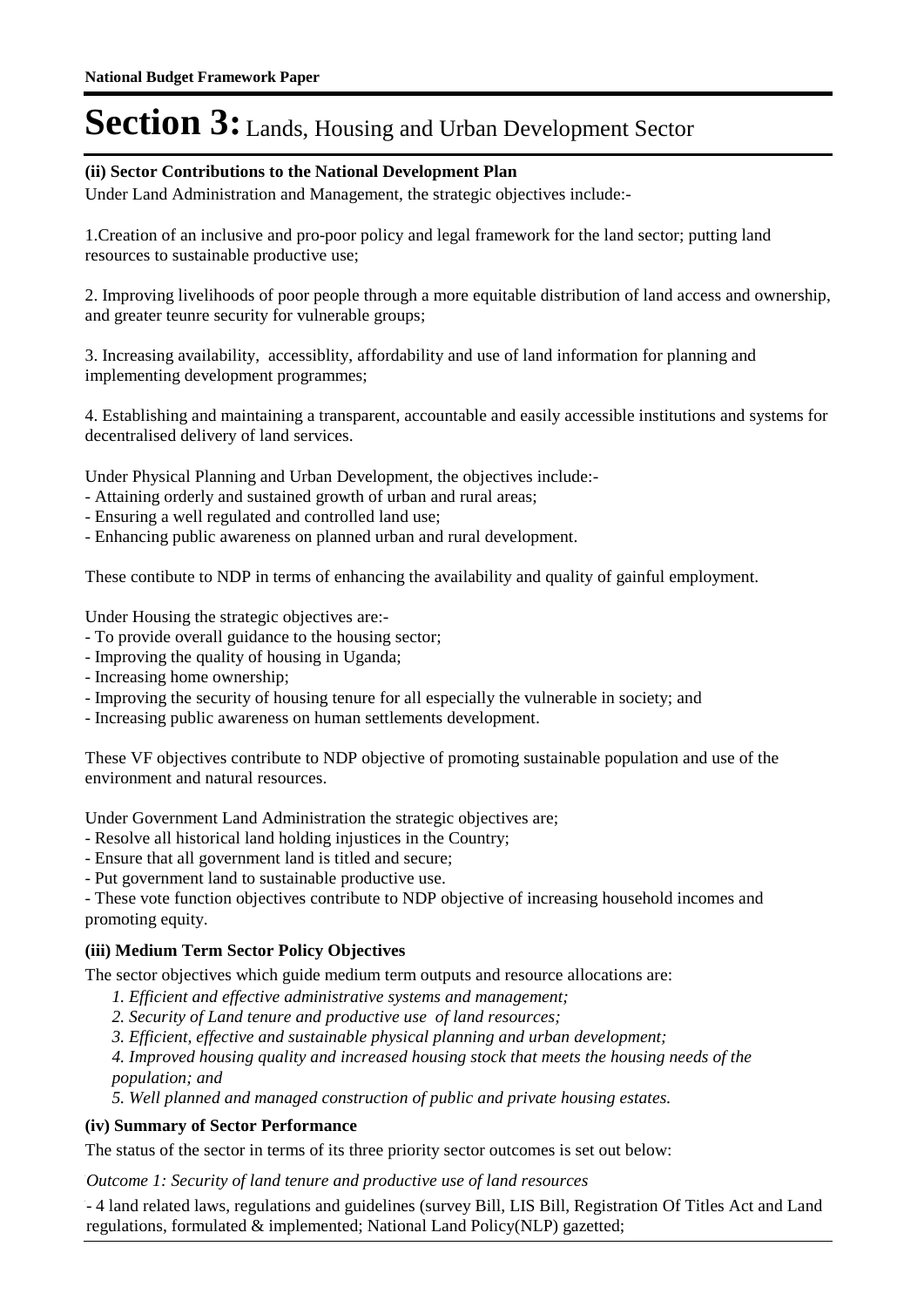- 400 Certificate of lease title and 800 Certificate of freehold issued;

- 1,100 Certificate of Mailto title issued;
- 5,112 Mailo land transactions registered;

- 2,556 mailo land transactions registered;852 leasehold land transactions registered;

- 24 court cases handled; 500 lease documents handled;6 Ministry Zonal land offices monitored and evaluated;

- 1Technical meetings to establish the International boundaries held; Rwanda/Uganda.

- 1500 sets of Deed plans from Ministry Zonal Offices (MZO's) approved;-1500 sets of Deed plans from Non affiliated MZOs districts produced and approved;50 sets of technical data and Instructions to Survey issued to private surveyors; 10 Geodetic control points established in Wakiso District;- Survey and Mapping activities supervised in 2 districts of Sembabule and Kiruhura;- Surveyors forum coordinated. - 2 Topographic maps reprinted; 6 Ministry Zonal Offices equipped together with NLIS;500 Tittles scanned and entered into the LIS database.

## Outcome 2: Orderly development of urban and rural areas

- Gulu,Lira,Mbarara, Masaka,Ntungamo, Kore, Oyam,Kyegegwa, Lyantonde and Kyenjojo districts monitored and inspected for compliance to the LU regulatory frame work

- Ten (10) districts monitored and supervised in physical planning needs
- 2 staff trained in Modern Urban management practice
- Draft National Urban Policy in Place;
- Draft urban solid waste management guidelines in place

### Outcome 3: Adequate housing for socio-economic development

- Final Draft housing Policy in place;
- 30 condominium properties registered (KAR road in Kampala);
- 47 pools houses sold/divested
- Stakeholder consultations of the real estate policy carried out.
- Awareness campaign on earth quake disaster management carried out;

# *S2: Sector Performance and Plans to Improve Sector Outcomes*

*This section describes past performance and plans to improve sector outcomes. For each outcome it sets out outcome indicators, key sector outputs and actions to improve sector performance. It then sets out analysis of the efficiency of sector allocations and major capital investments.*

#### **(i) Outcome 1: Security of land tenure and productive use of land resources**

#### *Status of Sector Outcomes*

The table below sets out the status of sector outcomes in terms of key sector outcome indicators.

#### **Table S2.1: Sector Outcome Indicators**

| Outcome 1: Security of land tenure and productive use of land resources |                 |                  |                             |  |  |
|-------------------------------------------------------------------------|-----------------|------------------|-----------------------------|--|--|
| <b>Outcome and Outcome Indicator</b>                                    | <b>Baseline</b> | $2014/15$ Target | <b>Medium Term Forecast</b> |  |  |
| % of population with access to land                                     |                 |                  |                             |  |  |
| % of occurance of land disputes                                         | 16(2010)        |                  | 20(2010)                    |  |  |
| % of land that is surveyed and registered                               | 10(2008)        |                  | 15(2008)                    |  |  |

*Performance for the first quarter of the 2013/14 financial year*

- 1,100 Certificate of Mailo title issued;

- 5,112 Mailo land transactions registered;
- 2,556 Mailo land transactions registered;
- 852 Leasehold land transactions registered;
- 24 court cases handled;
- 500 lease documents handled;
- 6 Ministry Zonal land offices monitored and evaluated;
- 1Technical meetings to establish the International boundaries (Rwanda/Uganda ) held;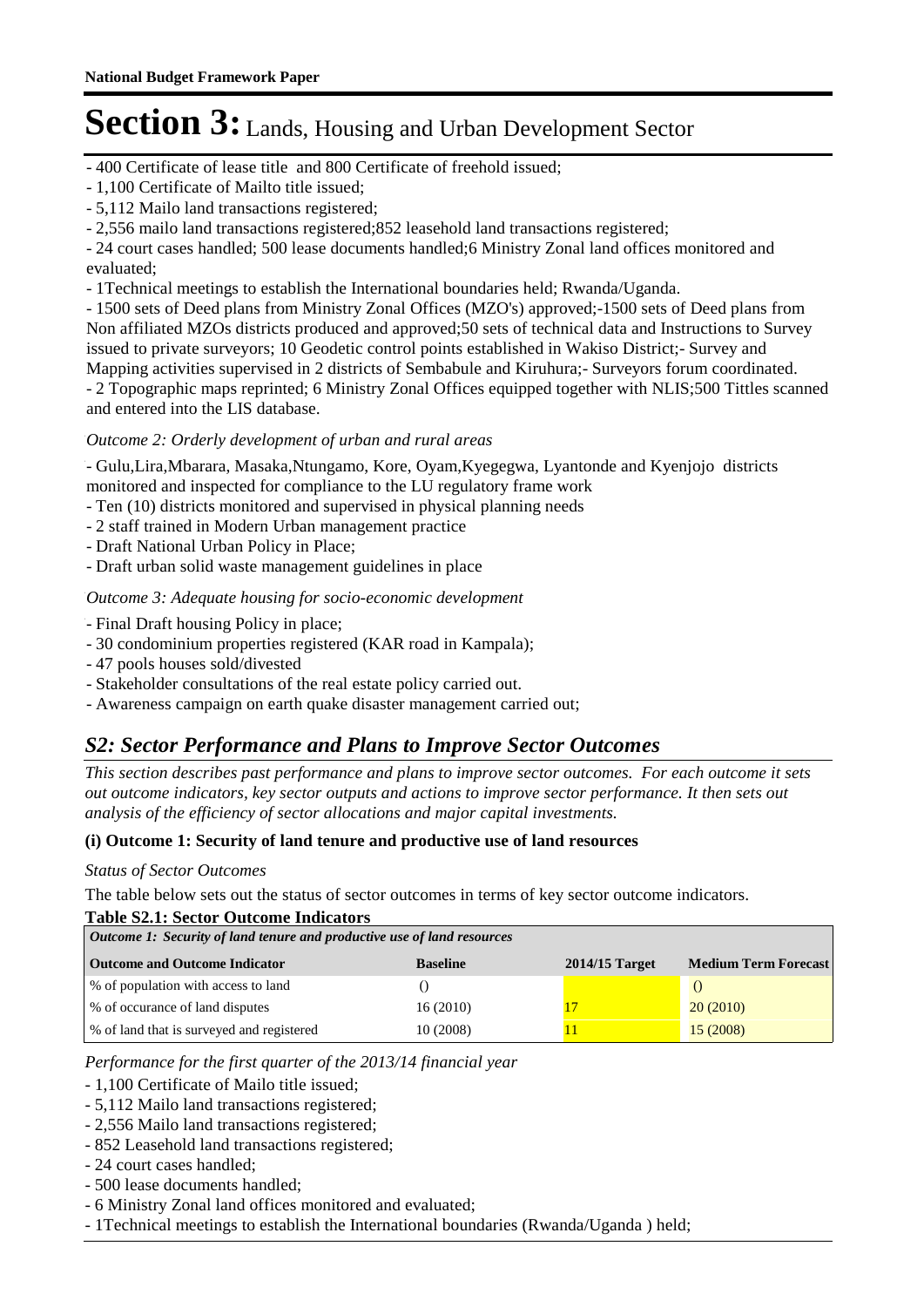- 1500 sets of Deed plans from Ministry Zonal Offices approved;
- 1500 sets of Deed plans from Non-affiliated MZOs districts produced and approved;
- 50 sets of technical data and Instructions to Survey issued to private surveyors;
- 10 geodetic control points established in Wakiso District;
- Survey and Mapping activities supervised in 2 districts of Sembabule and Kiruhura;
- Surveyors forum coordinated;
- 2 Topographic maps reprinted;
- 6 Ministry Zonal Offices equipped together with NLIS;
- 500 Tittles scanned and entered into the LIS database;
- Sensitization on land related issues carried out in 2 Districts;
- Land Amendment Act 2010 implemented and disseminated in 4 Districts;

- Developed 3 (Three) topographic databases for the districts of Kiruhura, Masaka and Lwengo for generation of maps.

- Created centralized databases for 2 (Two) districts which have been integrated into national topographic database.

- Created and produced 27 (Twenty Seven) thematic maps (maps on a particular topic e.g. Administrative units, Education, Health, Population, Tourist, Agriculture and Industry, Recreation, Religious, and Transportation).

- Disseminated the above thematic maps to 3 districts.
- Sensitized district officials in the use of thematic maps, to make them familiar in the use of the maps.
- Report on Comprehensive Assessment of the Systematic Demarcation programme produced;
- ToRs for the consultant to develop Systematic Demarcation strategy developed;

- Progressive report on residual activities of Systematic demarcation Mbale, Kibale and Ntungamo produced;

- Verification Report on cadastral data produced;
- 3 District Land Boards (DLBs) (Buliisa, Kaabong and Nwoya)trained;
- Capacity building in 11 customer care support and 2 receptionists and 21 ICT officers;
- Training of Surveyors and cartographers under MZOs;
- Report on capacity building of 7 staff LIS produced;
- Technical and operation reports on LIS produced;

- 6 Talk shows(WBS, KFM, Bukedde FM, Equator FM and Simba),4 newspaper articles (on physical planning standards & guidelines, NLP,LIS, Microfilms), 20,000 copies , booklets("What the law says on illegal eviction-3,000"; "Posters on Benefits of LIS-5,000" ;Procedures under LIS-5,000; Statutory instruments on Busulu3,000" Land AmedmentAct-3,000;ClientsCharter-1,000);

#### **Table S2.2: Key 2014/15 Outputs Contributing to the Sector Outcome\***

*Outcome 1: Security of land tenure and productive use of land resources*

| <i>Vote. Vote Function</i><br><b>Key Output</b>                                | <b>Approved Budget and</b><br><b>Planned outputs</b>                                                                                  | 2013/14<br><b>Spending and Outputs</b><br><b>Achieved by End Sept</b>                                                                                                                                      | 2014/15<br><b>Proposed Budget and</b><br><b>Planned Outputs</b>                                                                                                                                                                                  |
|--------------------------------------------------------------------------------|---------------------------------------------------------------------------------------------------------------------------------------|------------------------------------------------------------------------------------------------------------------------------------------------------------------------------------------------------------|--------------------------------------------------------------------------------------------------------------------------------------------------------------------------------------------------------------------------------------------------|
|                                                                                | Vote: 012 Ministry of Lands, Housing & Urban Development                                                                              |                                                                                                                                                                                                            |                                                                                                                                                                                                                                                  |
|                                                                                | Vote Function:0201 Land, Administration and Management (MLHUD)                                                                        |                                                                                                                                                                                                            |                                                                                                                                                                                                                                                  |
| Output: 020101                                                                 | Land Policy, Plans, Strategies and Reports                                                                                            |                                                                                                                                                                                                            |                                                                                                                                                                                                                                                  |
| <b>Description of Outputs:</b><br>Performance Indicators:                      | National Land Policy<br>disseminated to 40 districts;<br>Land related laws, regulations<br>and guidelines reviewed and<br>harmonised; | -4 land related laws, regulations<br>and guidelines (survey Bill, LIS<br>Bill, Registration of Titles Act<br>and Land regulations)<br>formulated & implemented;<br>-National Land Policy(NLP)<br>gazetted; | <b>National Land Policy</b><br>disseminated to 40 districts;<br>-4 Land related laws,<br>regulations and guidelines<br>(Survey Act, LIS Act,<br><b>Registration Of Titles Act, Land</b><br>regulations) formulated,<br>harmonised & implemented; |
| Status of the five land related<br>laws, regulations and<br>guidelines handled |                                                                                                                                       |                                                                                                                                                                                                            | 4 Land related laws, regulations<br>and guidelines (Survey Act, LIS<br><b>Act, Registration Of Titles Act,</b><br><b>Land regulations</b> )                                                                                                      |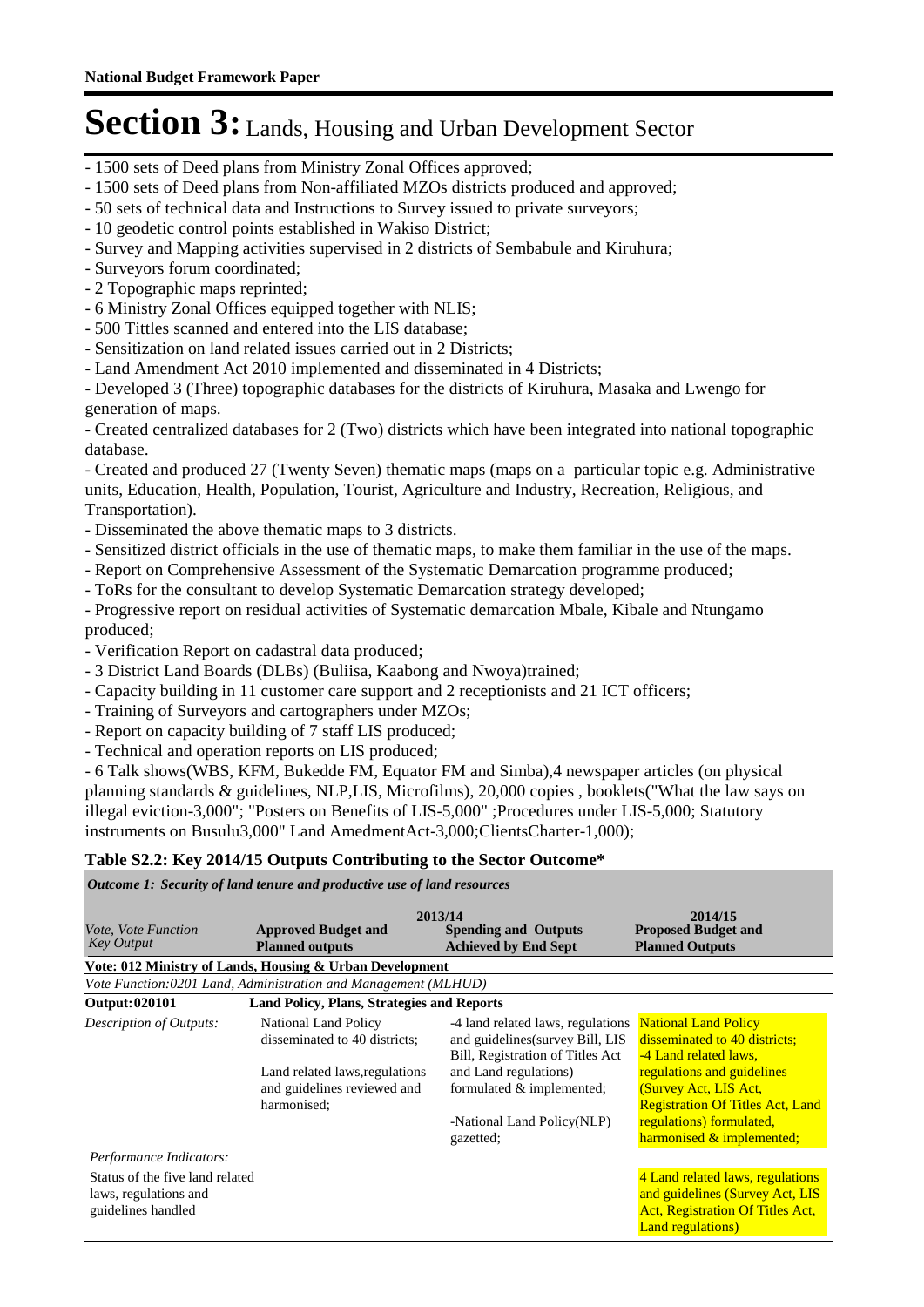| Outcome 1: Security of land tenure and productive use of land resources                                    |                                                                                                                                                                                                                                                                                       |                                                                                                                                                                                                                                                                                                                                                                                                                        |                                                                                                                                                                                                                                                           |  |  |  |
|------------------------------------------------------------------------------------------------------------|---------------------------------------------------------------------------------------------------------------------------------------------------------------------------------------------------------------------------------------------------------------------------------------|------------------------------------------------------------------------------------------------------------------------------------------------------------------------------------------------------------------------------------------------------------------------------------------------------------------------------------------------------------------------------------------------------------------------|-----------------------------------------------------------------------------------------------------------------------------------------------------------------------------------------------------------------------------------------------------------|--|--|--|
| Vote, Vote Function<br><b>Key Output</b>                                                                   | 2013/14<br><b>Approved Budget and</b><br><b>Planned outputs</b>                                                                                                                                                                                                                       | <b>Spending and Outputs</b><br><b>Achieved by End Sept</b>                                                                                                                                                                                                                                                                                                                                                             | 2014/15<br><b>Proposed Budget and</b><br><b>Planned Outputs</b>                                                                                                                                                                                           |  |  |  |
| Number of districts where<br>the National Land policy and<br>implementation guidelines<br>are disseminated | 40                                                                                                                                                                                                                                                                                    | $\boldsymbol{0}$                                                                                                                                                                                                                                                                                                                                                                                                       | 40 <sup>°</sup>                                                                                                                                                                                                                                           |  |  |  |
| Output Cost (UShs bn):                                                                                     | 1.381                                                                                                                                                                                                                                                                                 | 0.394                                                                                                                                                                                                                                                                                                                                                                                                                  | 1.381                                                                                                                                                                                                                                                     |  |  |  |
| Output: 020102<br>Description of Outputs:                                                                  | <b>Land Registration</b><br>-800 certificates of leasehold<br>titles issued;<br>- 6,000 certificates of freehold<br>titles processed;<br>-4,000 Certificates of Mailo<br>titles processed;<br>-30,000 Mailo land transactions<br>registered;<br>- 1,200 lease documents<br>processed; | -400 Certificate of lease title<br>issued:<br>-800 Certificate of freehold<br>issued:<br>-1,100 Certificate of Mailto<br>title issued;<br>-5,112 mailo land transactions<br>registered;<br>-2,556 mailo land transactions<br>registered;<br>-852 leasehold land<br>transactions registered;<br>-24 court cases handled;<br>-500 lease documents handled;<br>-6 Ministry Zonal land offices<br>monitored and evaluated; | -800 certificates of leasehold<br>titles issued;<br>- 6,000 certificates of freehold<br>titles processed;<br>-4,000 Certificates of Mailo<br>titles processed;<br>-30,000 Mailo land transactions<br>registered;<br>- 1,200 lease documents<br>processed; |  |  |  |
| Performance Indicators:<br>Number of leases processed                                                      | 1,200                                                                                                                                                                                                                                                                                 | 500                                                                                                                                                                                                                                                                                                                                                                                                                    | 1200                                                                                                                                                                                                                                                      |  |  |  |
| Number of land transcations<br>registered                                                                  | 300,000                                                                                                                                                                                                                                                                               | 8,521                                                                                                                                                                                                                                                                                                                                                                                                                  | 30000                                                                                                                                                                                                                                                     |  |  |  |
| Number of titles issued                                                                                    | 10,800                                                                                                                                                                                                                                                                                | 2,300                                                                                                                                                                                                                                                                                                                                                                                                                  | 10800                                                                                                                                                                                                                                                     |  |  |  |
| Output Cost (UShs bn):                                                                                     | 0.381                                                                                                                                                                                                                                                                                 | 0.040                                                                                                                                                                                                                                                                                                                                                                                                                  | 0.381                                                                                                                                                                                                                                                     |  |  |  |
| Output: 020104<br>Description of Outputs:                                                                  | <b>Surveys and Mapping</b><br>2,000 Deed plans approved;<br>40 Geodetic control points<br>established:<br>3 Technical meetings to                                                                                                                                                     | - 1 Technical meetings to<br>establish the Internation<br>boundaries held;<br>Rwanda/Uganda;<br>- 1500 sets of Deed plans from                                                                                                                                                                                                                                                                                         | -2000 sets of Deed plans from<br>Non affiliated MZOs districts<br>produced and approved;<br>- 40 Geodetic control points<br>established;<br>- 3 Technical meetings to                                                                                     |  |  |  |
|                                                                                                            | establish international border<br>boundaries held;                                                                                                                                                                                                                                    | Ministry Zonal Offices<br>approved;                                                                                                                                                                                                                                                                                                                                                                                    | establish the International<br>boundaries held;                                                                                                                                                                                                           |  |  |  |
|                                                                                                            | 8 Topographic maps reprinted;                                                                                                                                                                                                                                                         | -1500 sets of Deed plans from<br>Non affiliated MZOs districts<br>produced and approved;                                                                                                                                                                                                                                                                                                                               |                                                                                                                                                                                                                                                           |  |  |  |
|                                                                                                            |                                                                                                                                                                                                                                                                                       | -50 sets of technical data and<br>Instructions to Survey issued to<br>private surveyors;                                                                                                                                                                                                                                                                                                                               |                                                                                                                                                                                                                                                           |  |  |  |
|                                                                                                            |                                                                                                                                                                                                                                                                                       | - 10 Geodetic control points<br>established in wakiso District;                                                                                                                                                                                                                                                                                                                                                        |                                                                                                                                                                                                                                                           |  |  |  |
|                                                                                                            |                                                                                                                                                                                                                                                                                       | - Survey and Mapping activities<br>supervised in 2 districts of<br>Sembabule and Kiruhura;                                                                                                                                                                                                                                                                                                                             |                                                                                                                                                                                                                                                           |  |  |  |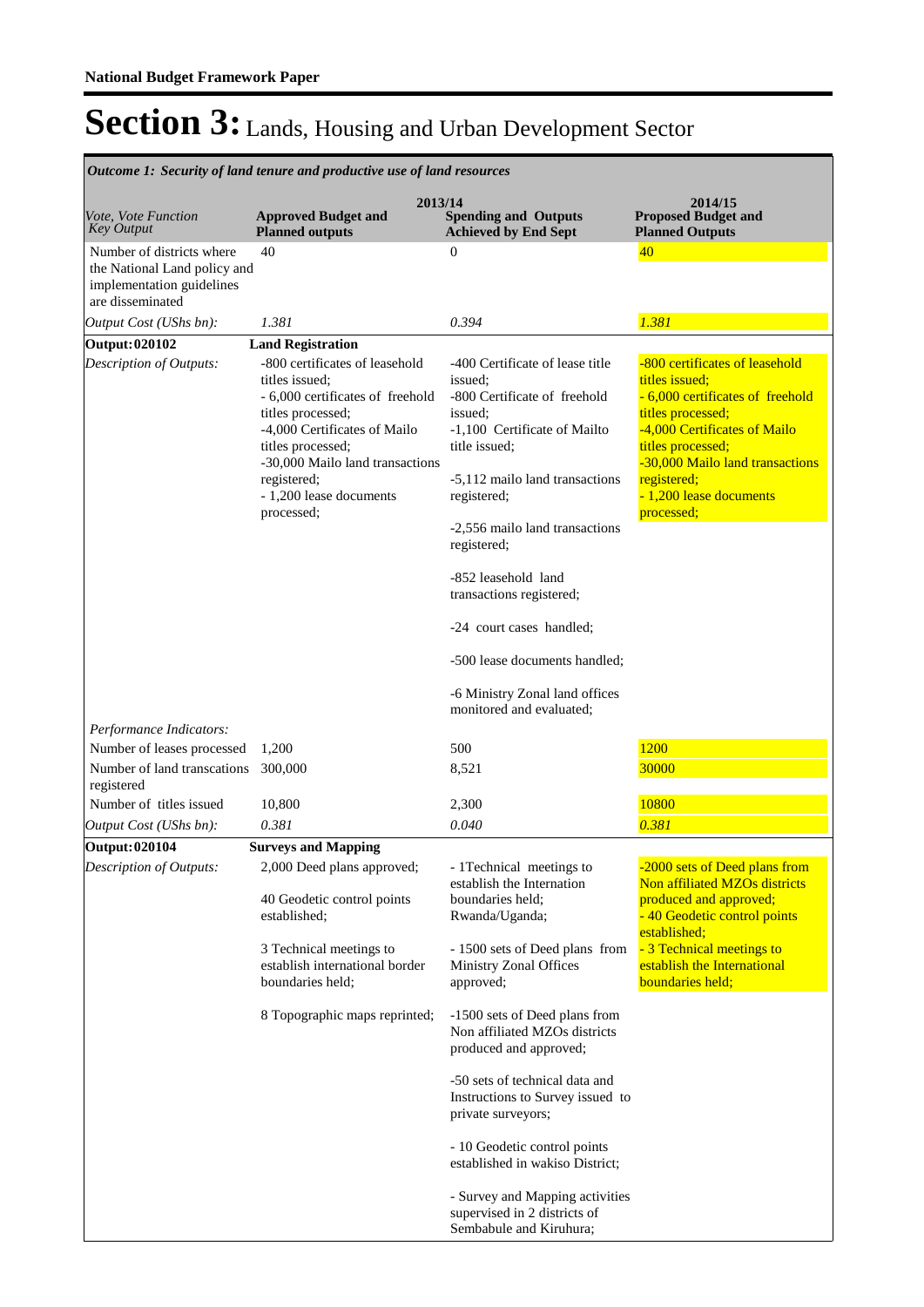**Spending and Outputs Achieved by End Sept Approved Budget and Planned outputs Proposed Budget and Planned Outputs 2013/14** *Vote, Vote Function Key Output* **2014/15** *Outcome 1: Security of land tenure and productive use of land resources* - Surveyors forum coordinated; - 2 Topographic maps reprinted; *Output Cost (UShs bn): 1.268 0.314 1.268 Performance Indicators:* Number of meetings held to 4 establish the international border boundaries 4 1 3 Number of geodetic control points established 40 and 10 and 10 and 10 and 10 and 10 and 10 and 10 and 10 and 10 and 10 and 10 and 10 and 10 and 10 and 10 and 10 and 10 and 10 and 10 and 10 and 10 and 10 and 10 and 10 and 10 and 10 and 10 and 10 and 10 and 10 and 10 an Number of deed plans approved 2,000 1,500 2000 **Output: 020106 Land Information Management** 6 Ministry Zonal Offices equiped together with NLIS; Tittles scanned and entered into the LIS database; 6 Ministry Zonal Offices equiped together with NLIS; 500 Tittles scanned and entered into the LIS database; 6 Ministry Zonal Offices equiped together with NLIS; 850 Tittles scanned and entered into the LIS database; *Output Cost (UShs bn): 2.676 0.558 2.676 Description of Outputs: Performance Indicators:* Number of titles sorted, scanned and entered into LIS database 800 500 500 850 Number of ministry zonal offices equipped to handle land information system 6 6 15 **Vote: 156 Uganda Land Commission** *Vote Function:0251 Government Land Administration* **Output: 025101 Regulations & Guidelines** The land fund regulation Printed Land Fund Regulations were and published ; Uganda Land Commission Bill drafted and stake holders consulted. approved by Cabinet and amendments are being made by First Parliamentary Council Principles of ULC Bill was approved by Cabinet and First Parliamentary Council is in the process of drafting the Bill 2000 copies of the land fund regulations printed and published; Develop Land Fund Regulations guidelines The public sensitised about land fund regulations Consultations made on Uganda Land Commission Bill *Output Cost (UShs bn): 0.069 0.014 0.075 Description of Outputs: Performance Indicators:* Status of Uganda Land Commission Bill 5. The Bill under Cabinet for Approval **Output: 025103 Government leases** Issue 600 government leases; Collect UGX 4 bn NTR. 158 leases were issued by Government Collected 1.4bn NTR Issue 500 government leases; Collect UGX 4 bn NTR. *Description of Outputs: Performance Indicators:* No. of lease applications processed 600 158 500 Amount of NTR collected (USHs bn) 4 1.4 and 1.4 and 1.4 and 1.4 and 1.4 and 1.4 and 1.4 and 1.4 and 1.4 and 1.4 and 1.4 and 1.4 and 1.4 and 1.4 and 1.4 and 1.4 and 1.4 and 1.4 and 1.4 and 1.4 and 1.4 and 1.4 and 1.4 and 1.4 and 1.4 and 1.4 and 1.4 and 1.4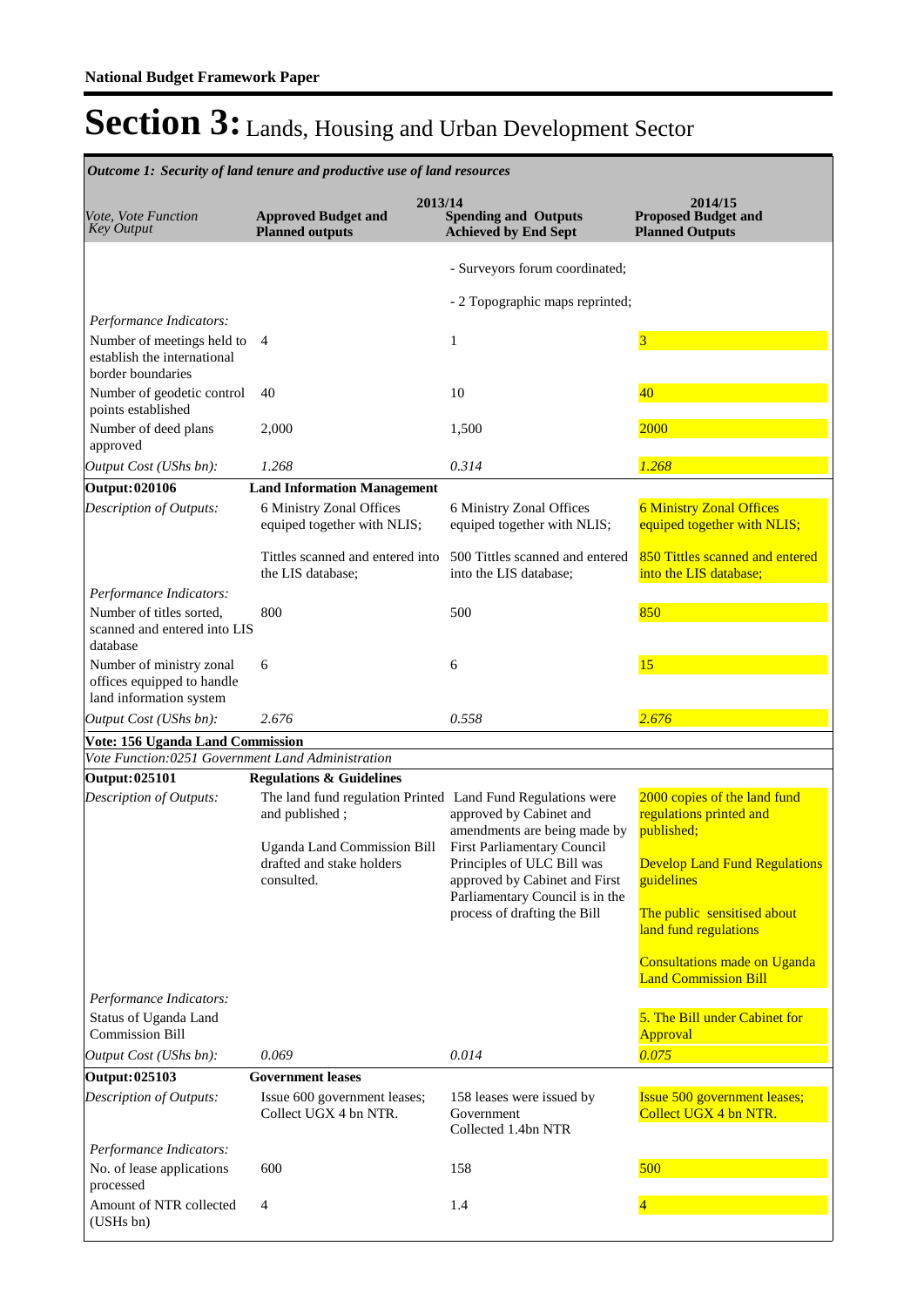| <i>Outcome 1: Security of land tenure and productive use of land resources</i> |                                                      |                                                                       |                                                                 |  |  |
|--------------------------------------------------------------------------------|------------------------------------------------------|-----------------------------------------------------------------------|-----------------------------------------------------------------|--|--|
| <i>Vote, Vote Function</i><br><b>Key Output</b>                                | <b>Approved Budget and</b><br><b>Planned outputs</b> | 2013/14<br><b>Spending and Outputs</b><br><b>Achieved by End Sept</b> | 2014/15<br><b>Proposed Budget and</b><br><b>Planned Outputs</b> |  |  |
| Output Cost (UShs bn):                                                         | 0.154                                                | 0.009                                                                 | 0.154                                                           |  |  |
| Output: 025104                                                                 | <b>Government Land Inventory</b>                     |                                                                       |                                                                 |  |  |
| <b>Description of Outputs:</b>                                                 | Plan to process 60 government<br>land titles.        | 3 Government land titles<br>processd                                  | <b>Plan to process 40 government</b><br>land titles.            |  |  |
| Performance Indicators:                                                        |                                                      |                                                                       |                                                                 |  |  |
| Number of Government land 60<br>titles provessed                               |                                                      | 3                                                                     | 40                                                              |  |  |
| Number of bonafide<br>occupants registered                                     | 1,750                                                | $\Omega$                                                              | 1,000                                                           |  |  |
| Output Cost (UShs bn):                                                         | 0.341                                                | 0.049                                                                 | 0.525                                                           |  |  |
| Output: 025105                                                                 | Government property rates                            |                                                                       |                                                                 |  |  |
| Description of Outputs:                                                        | Plan to pay 1 urban council.                         | Nil                                                                   | Plan to pay 7urban council.                                     |  |  |
| Performance Indicators:                                                        |                                                      |                                                                       |                                                                 |  |  |
| Hectares of land acquired to<br>secure bonafide occupants                      | 4.000                                                | 1,230                                                                 | 4,000                                                           |  |  |
| Output Cost (UShs bn):                                                         | 0.050                                                | 0.002                                                                 | 0.050                                                           |  |  |

*\* Excludes taxes and arrears*

*2014/15 Planned Outputs*

- NLP&NLP materials disseminated to 80 Districts;;

- Land related Laws (Registration of Tittles Act, LIS Act, Survey Act, Surveyors Registration Act, and Land Acquisition Act) regulations and guidelines formulated &implemented;

- 20 Districts received National Land Use Policy & National Land Use Policy materials;
- Land (Amendment) Act 2010 implemented and disseminated in 22 districts;
- LIS work plan for next phase LIS Roll Out produced

- Routine capacity building on LIS conducted;

- Technical Reports on LIS Implementation produced
- LIS monitoring and evaluation carried out and reports produced
- Information on land management and administration disseminated;
- Public awareness on the benefits of CCOs and COs carried out in 22 districts;

- Certificates of Customary Ownership issued in 6 districts;

- 30,000 transactions under the LIS in MLHUD Headquarters, Mukono, Jinja, Wakiso, Mbarara, Masaka and KCCA registered;

- Technical and operation reports on LIS produced;
- Land information System maintained;
- Land Sector Strategic Plan II implemented;
- Public sensitized on land rights and other land related matters conducted;

- 14, 000 Property valuations (Stamp duty, Rental valuations, valuation for sale/purchase, pool house valuation, probate valuation, determination of terms, compensations etc) done;

- Supervision of compensation assessment for land acquisition for 15 road projects undertaken;

- Supervision of land acquisition for 50 infrastructure projects e.g. way leaves, Kalangala, hydro power stations, Albertine Graben etc) undertaken;- Assistance and supervision in determination of compensation rates for 111 districts and KCCA done;

- Monitoring, evaluation and supervision of activities of land management institutions in 20 districts and 6 Ministry Zonal Offices undertaken;

- 6,000 cases of technical guidance & assistance to land management institutions, stakeholders and the general public provided;

- Induction & training of 10 DLBs, 80 ALCs and 60 recorders undertaken;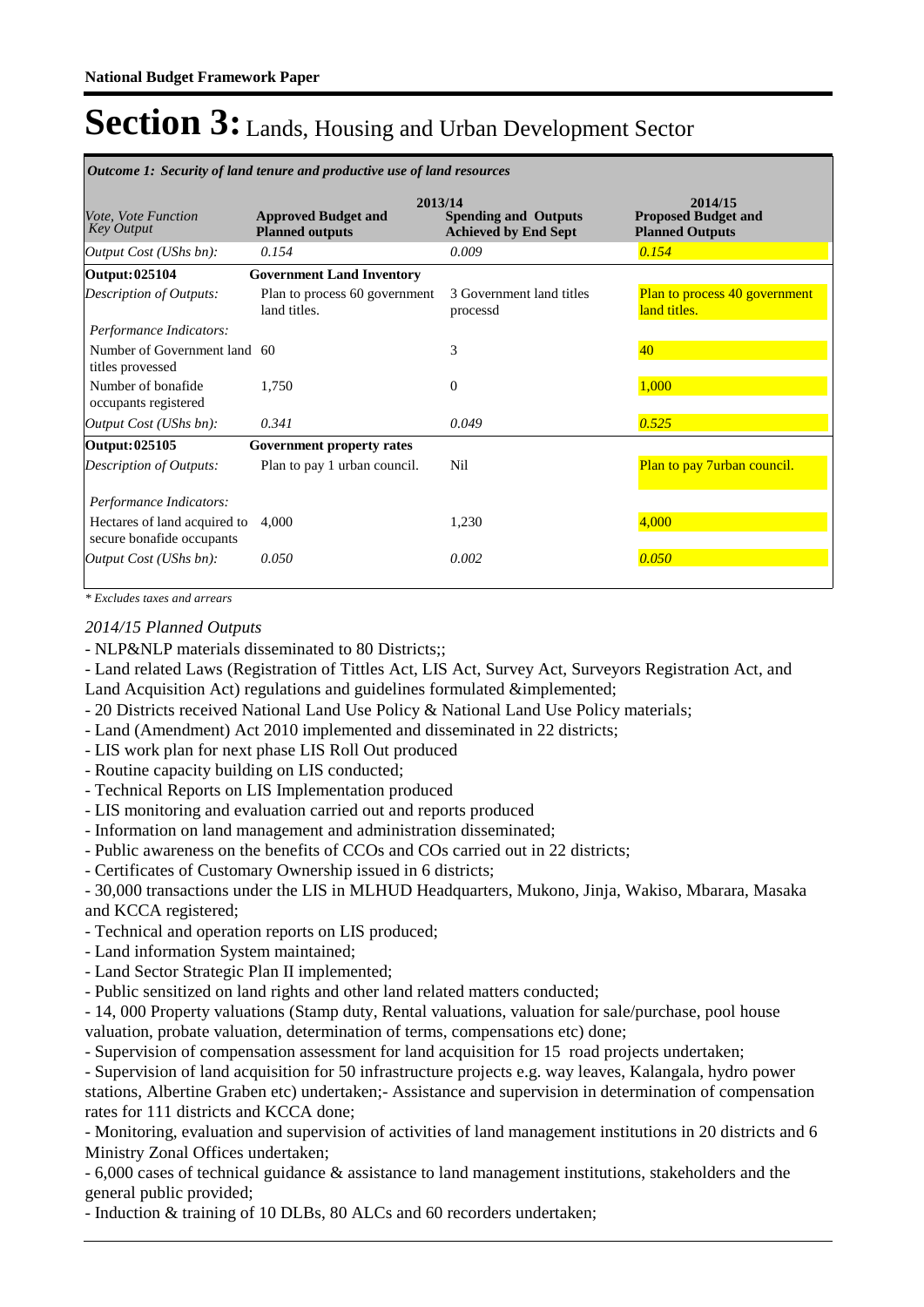- Mediation, arbitration & other ADR conducted;
- Sensitization on public land rights & obligations in 10 districts done;
- 3 Technical meetings to survey and demarcate International boundaries held;
- Survey of Uganda/Rwanda boarder carried out;
- 2000 sets of Deed plans from Non affiliated MZOs districts produced and approved;;
- 200 sets of technical data and instructions to Survey issued to private surveyors;
- 40 geodetic control points established;
- Survey and Mapping activities supervised in 8 districts
- EALSC examination coordinated;
- 8 Topographic maps reprinted;

- 6,000 freehold certificate of title, 4,000 Mailo certificate of title and 800 Leasehold certificate of title issued;

- 32,000 Mailo land transactions registered;
- 13,000 leasehold land transactions registered;
- 1,200 lease documents handled;
- 80 Court cases handled;
- Report on Comprehensive Assessment of the Systematic Demarcation programme produced;
- Systematic Demarcation strategy developed;
- Report on overlapping surveys for LIS produced;
- Verification Report on cadastral data produced;
- 10 Staff trained on land related courses;
- LC courts in 10 districts trained in land dispute resolution mechanisms;

- Seven (7) Ministry Zonal Offices in districts of Arua, Gulu, Lira, Masindi, Kibaale, Kabarole, and Mbale operationalised;

- Administrative mechanism to record and control Real Estate Agents who access to the Land Registry put in place;

## *Medium Term Plans*

- Dissemination of Land Amendment Act 2010
- Review of the Land Regulations, Land acquisition and mortgage Acts
- Finalization and implementation of the Land Sector strategic plan
- Review of the Registrar of Titles Act, LIS, Survey Act, and Surveyors registration Act.
- Dissemination of the National Land Policy.
- Processing and Issuance of Titles
- Survey of International Boundaries(Uganda/Rwanda,Democratic Republic of Congo,Kenya,South
- Sudan,Tanzania) and internal borders
- Ensure Quality Surveys in the country (Establishment of Geodetic control points ,supervision and Quality assurance of surveyors' work)
- Provision of basic Mapping data and information (Production of topographic and thematic maps);
- To provide sufficient information towards boundary dispute resolution.(Production of the Job record Jackets)
- Rollout and Implementation of Land information system in remaining 15 zonal offices.
- Digitization of the Land records and land registration operations in the country.
- Retooling, equiping and operationlisation of remaining 15 Ministry zonal offices
- Support to decentralized land administration institutions(ALCs,DLBs,LC courts)
- Reinstating and capacity building of Land tribunals
- Timely property valuations

## *Actions to Improve Outcome Performance*

- Sensitization of the public about land laws;
- Training of Land Management Institutions on existing Land Laws;
- Dessemination and implementation of the National Land Policy.
- Continue with review of existing laws;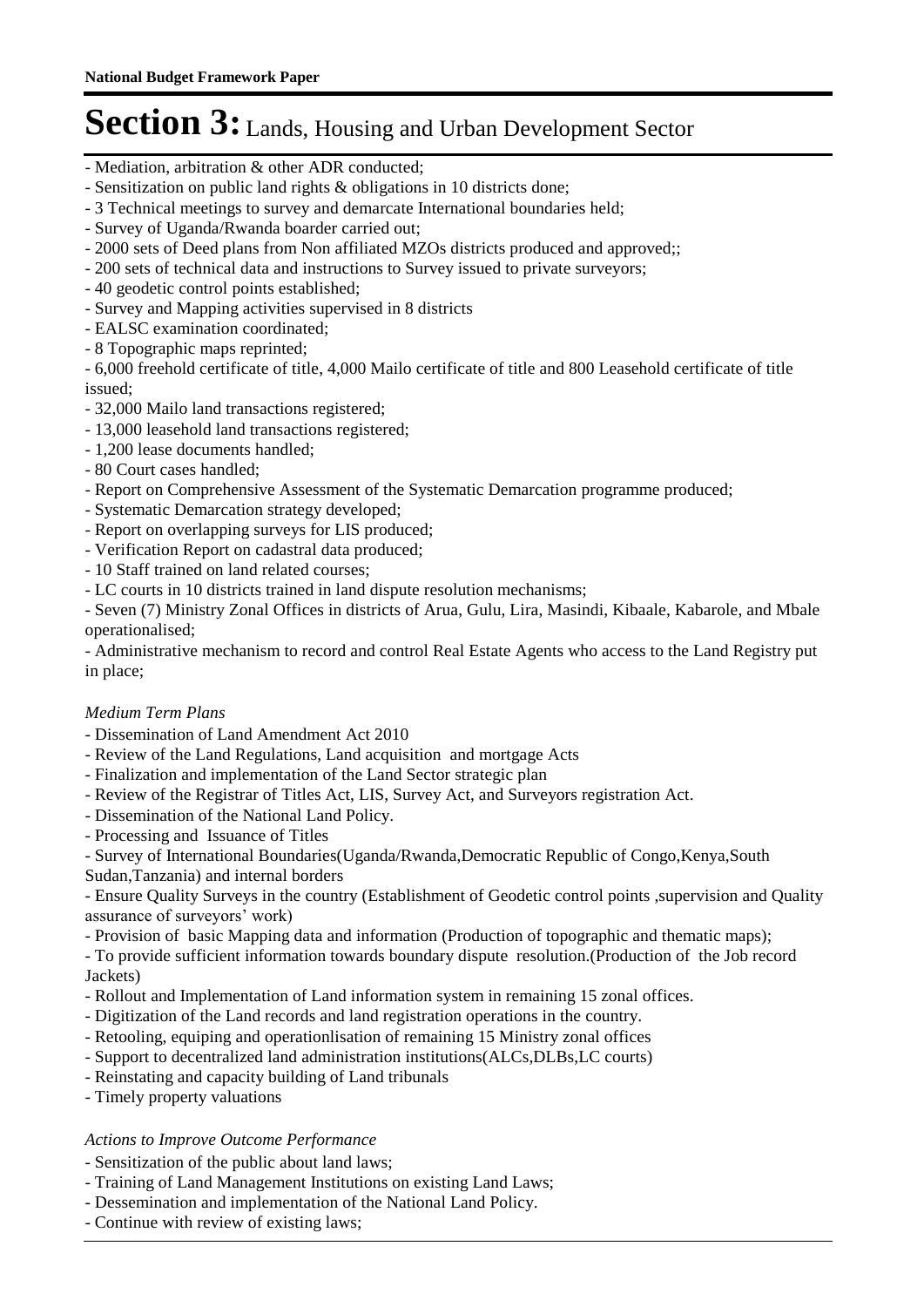- Dissemination of Land Amendment Act 2010
- Review of the Land Regulations, Land acquisition and mortgage Acts
- Finalization and implementation of the Land Sector strategic plan
- Review of the Registrar of Titles Act, LIS, Survey Act, and Surveyors registration Act.
- Dissemination of the National Land Policy.
- Processing and Issuance of Titles

- Survey of International Boundaries(Uganda/Rwanda,Democratic Republic of Congo,Kenya,South Sudan,Tanzania) and internal borders

- Ensure Quality Surveys in the country (Establishment of Geodetic control points ,supervision and Quality assurance of surveyors' work)

- Provision of basic Mapping data and information (Production of topographic and thematic maps);
- To provide sufficient information towards boundary dispute resolution.(Production of the Job record Jackets)
- Rollout and Implementation of Land information system in remaining 15 zonal offices.
- Digitization of the Land records and land registration operations in the country.
- Retooling, equipping and operationlisation of remaining 15 Ministry zonal offices
- Support to decentralized land administration institutions(ALCs,DLBs,LC courts)
- Reinstating and capacity building of Land tribunals
- Timely property valuations

## **Table S2.3: Actions and Medium Term Strategy to Improve Sector Outcome**

| Sector Outcome 1: Security of land tenure and productive use of land resources                                                                            |                                                                                                                      |                                                                                                                                    |                                                                                                                                                               |  |  |
|-----------------------------------------------------------------------------------------------------------------------------------------------------------|----------------------------------------------------------------------------------------------------------------------|------------------------------------------------------------------------------------------------------------------------------------|---------------------------------------------------------------------------------------------------------------------------------------------------------------|--|--|
| 2013/14 Planned Actions:                                                                                                                                  | 2013/14 Actions by Sept:                                                                                             | 2014/15 Planned Actions:                                                                                                           | <b>MT Strategy:</b>                                                                                                                                           |  |  |
|                                                                                                                                                           | Vote: 012 Ministry of Lands, Housing & Urban Development                                                             |                                                                                                                                    |                                                                                                                                                               |  |  |
|                                                                                                                                                           | Vote Function: 0201 Land, Administration and Management (MLHUD)                                                      |                                                                                                                                    |                                                                                                                                                               |  |  |
| -Implement the Land<br>Information system.<br>Continue with the                                                                                           | Land Information systen rolled<br>to Wakiso, Masaka, Mbarara,<br>Mukono, Jinja, KCCA,<br>Entebbe, National Land      | -Roll out the Land information<br>system to 21 Ministry Zonal<br>offices:                                                          | <b>Implement the Land</b><br>information system;                                                                                                              |  |  |
| operationalisation of the 6<br>Ministry Zonal offices.                                                                                                    | <b>Information Center.</b>                                                                                           |                                                                                                                                    |                                                                                                                                                               |  |  |
| -Review the existing land<br>related laws:<br>-Enact new land related laws;<br>-Partner with other agencies<br>of government to enforce the<br>land laws; | - Engage Government and<br>Non-Government in<br>implementation of land laws<br>and policies;                         | -Sensitization of the public<br>about land laws:<br>-Training of Land<br><b>Management Institutions on</b><br>exisiting Land Laws; | - Continue with review of<br>existing laws;<br>- Enactment of new laws for<br>the sector.                                                                     |  |  |
| Vote Function: 0203 Housing                                                                                                                               |                                                                                                                      |                                                                                                                                    |                                                                                                                                                               |  |  |
| Engage development partners<br>or government to construct<br>affordable houses for civil<br>servants particularly teachers<br>and medical workers.        | <b>Construction of Medical</b><br>Workers in Mulago<br>commenced;                                                    | -Implement the Public servant<br>housing $project(s);$                                                                             | - Promote Public Private<br>Partnerships in housing;<br>- Review existing laws on<br>mortgages;<br>- Implementation of the<br>housing & real estate policies; |  |  |
| Vote: 156 Uganda Land Commission                                                                                                                          |                                                                                                                      |                                                                                                                                    |                                                                                                                                                               |  |  |
| Vote Function: 02 51 Government Land Administration                                                                                                       |                                                                                                                      |                                                                                                                                    |                                                                                                                                                               |  |  |
| Land Fund regulations<br>printed and published                                                                                                            | Land Fund Regulations were<br>approved by Cabinet and<br>amendments are being made<br>by First Parliamentary Council | <b>Land Fund Regulations</b><br>guidelines developed and the<br>public sensitised about them                                       | Review plans and continue it's<br>implementation.                                                                                                             |  |  |

## **(ii) Outcome 2: Orderly development of urban and rural areas**

#### *Status of Sector Outcomes*

The table below sets out the status of sector outcomes in terms of key sector outcome indicators.

#### **Table S2.1: Sector Outcome Indicators**

*Outcome 2: Orderly development of urban and rural areas*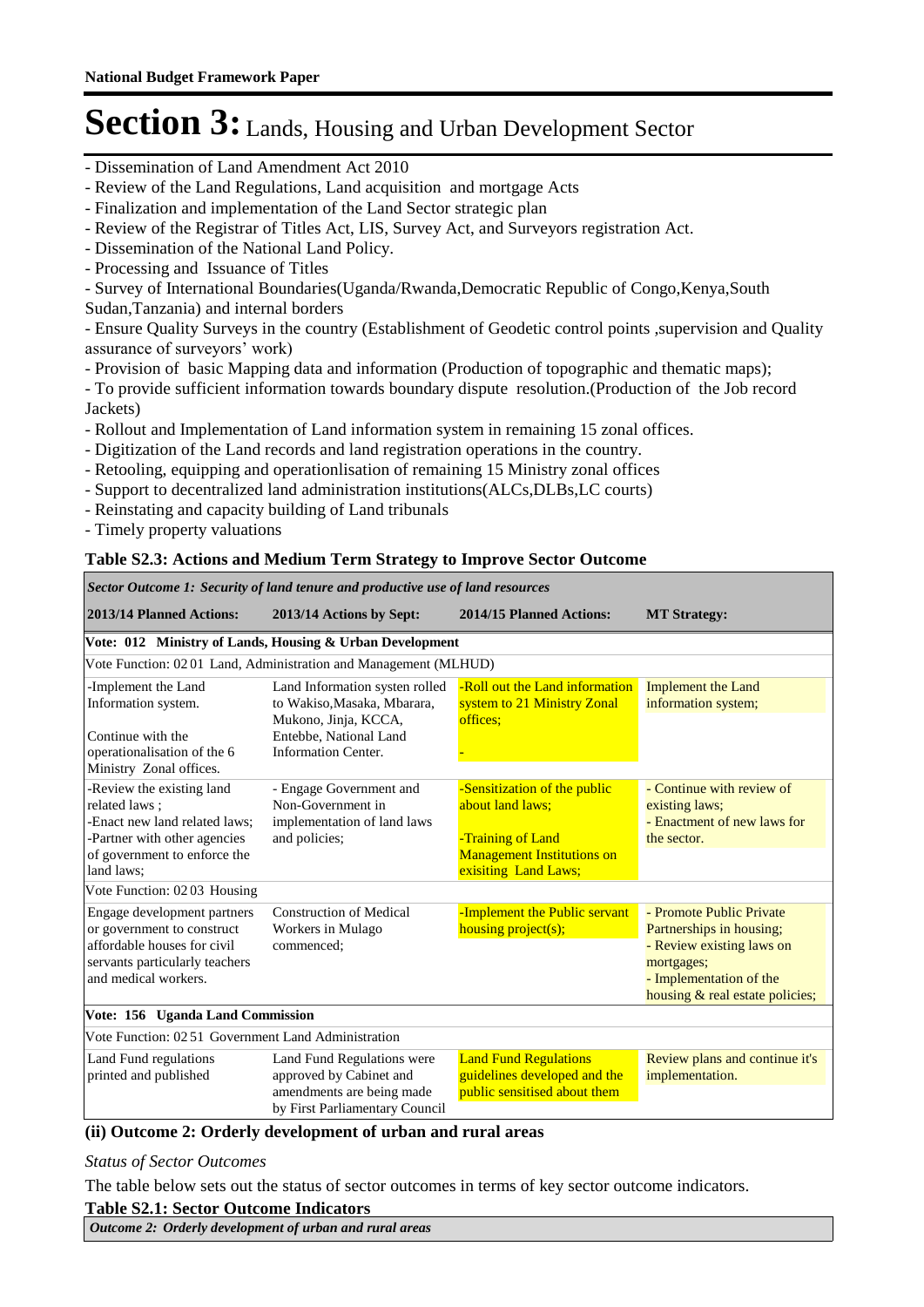| <b>Outcome and Outcome Indicator</b>                              | <b>Baseline</b> | $2014/15$ Target | <b>Medium Term Forecast</b> |
|-------------------------------------------------------------------|-----------------|------------------|-----------------------------|
| Level of Compliance to physical development plans                 |                 |                  |                             |
| % of urban population living in slums and informal<br>settlements | 60% (2008)      | 61               | 70 (2008)                   |
| % of urban households situated below the poverty<br>line          |                 |                  |                             |
| % of population living in urban areas                             |                 |                  |                             |
| % of population living in rural areas                             |                 |                  |                             |
| % of occurance of land disputes                                   | 16 (2010)       |                  | 20(2010)                    |

*Performance for the first quarter of the 2013/14 financial year*

- Gulu,Lira,Mbarara, Masaka, Ntungamo, Kore, Oyam, Kyegegwa, Lyantonde and Kyenjojo monitored and inspected for compliance to the LU regulatory frame work

- 2 staff trained in Modern Management practice;
- Draft National Urban Policy in Place;
- Draft urban solid waste management guidelines in place
- Physical Planning and urban development activities in the Country monitored, supervised and supported;
- Draft land use compliance monitoring tool in place;

- Entebbe, Mukono, Budaka, Mbale, Hoima, Fort portal, Mpigi, and kabale Districts were trained how to enforce and strengthen land use regulations;

- Capacity building of staff done(Two staff members started pursuing a Master of Science Degree in Urban Planning & Design at MUK;1 staff commenced training in Urban Governance and management at UMI);

- Monitoring, Supervision & Physical Planning needs assessment done in Municipalities of Gulu, Mukono,

Lira, Jinja, Iganga, masindi, Masaka, Mbarara and Bushenyi-ishaka.

- Meeting of the National physical Planning Board meetings held;

- Physical Planning Committees of the following districts' MC, TCs, and sub counties of

Ntugamo,Ntungamo kabale, Rukungiri and Kanungu; Bulisa and Masindi;

- 2 staff trained in urban management development management field of Urban Governance &

management,Physical planning and urban design;

- Draft Urban campaign strategy produced;

- Urban Situation report for Busia, Malaba, Lwakhakha & Amudat towns produced;

- 2 consultative meetings to identify thematic areas for urban research agenda organized in Makerere University;

- Organized 1 Consultative workshop to review the draft NUP in Northern region (Lira District);

- Organized 2 meeting to review and finalize training and operational manuals for CUF and CDF in Jinja, Kabale, Mbarara, Arua, and Mbale;

- Consultant procured to prepare the Albertine Graben PDP;

- 2 staff trained in spatial planning;

## **Table S2.2: Key 2014/15 Outputs Contributing to the Sector Outcome\***

*Outcome 2: Orderly development of urban and rural areas*

| Vote, Vote Function<br><b>Key Output</b> | <b>Approved Budget and</b><br><b>Planned outputs</b>                          | 2013/14<br><b>Spending and Outputs</b><br><b>Achieved by End Sept</b> | 2014/15<br><b>Proposed Budget and</b><br><b>Planned Outputs</b>                                                                                             |
|------------------------------------------|-------------------------------------------------------------------------------|-----------------------------------------------------------------------|-------------------------------------------------------------------------------------------------------------------------------------------------------------|
|                                          | Vote: 012 Ministry of Lands, Housing & Urban Development                      |                                                                       |                                                                                                                                                             |
|                                          | Vote Function:0202 Physical Planning and Urban Development                    |                                                                       |                                                                                                                                                             |
| Output: 020201                           | Physical Planning Policies, Strategies, Guidelines and Standards              |                                                                       |                                                                                                                                                             |
| Description of Outputs:                  | The National Land Use Policy<br>disseminated to 40 Districts:                 | No dessemination carried out                                          | - 40 Physical planning<br>committees of<br>Districts, Municipaliteis, Town                                                                                  |
|                                          | The National Physical Planning<br>Guidelines disseminated to 40<br>Districts: |                                                                       | councils and Sub counties of<br>Masaka, Sembabule;<br>Gomba, Kalungu,<br>Sembabule, Mpigi, Mukono,<br>Wakiso, Buikwe, Lwengo, Rakai<br>and Mityana trained; |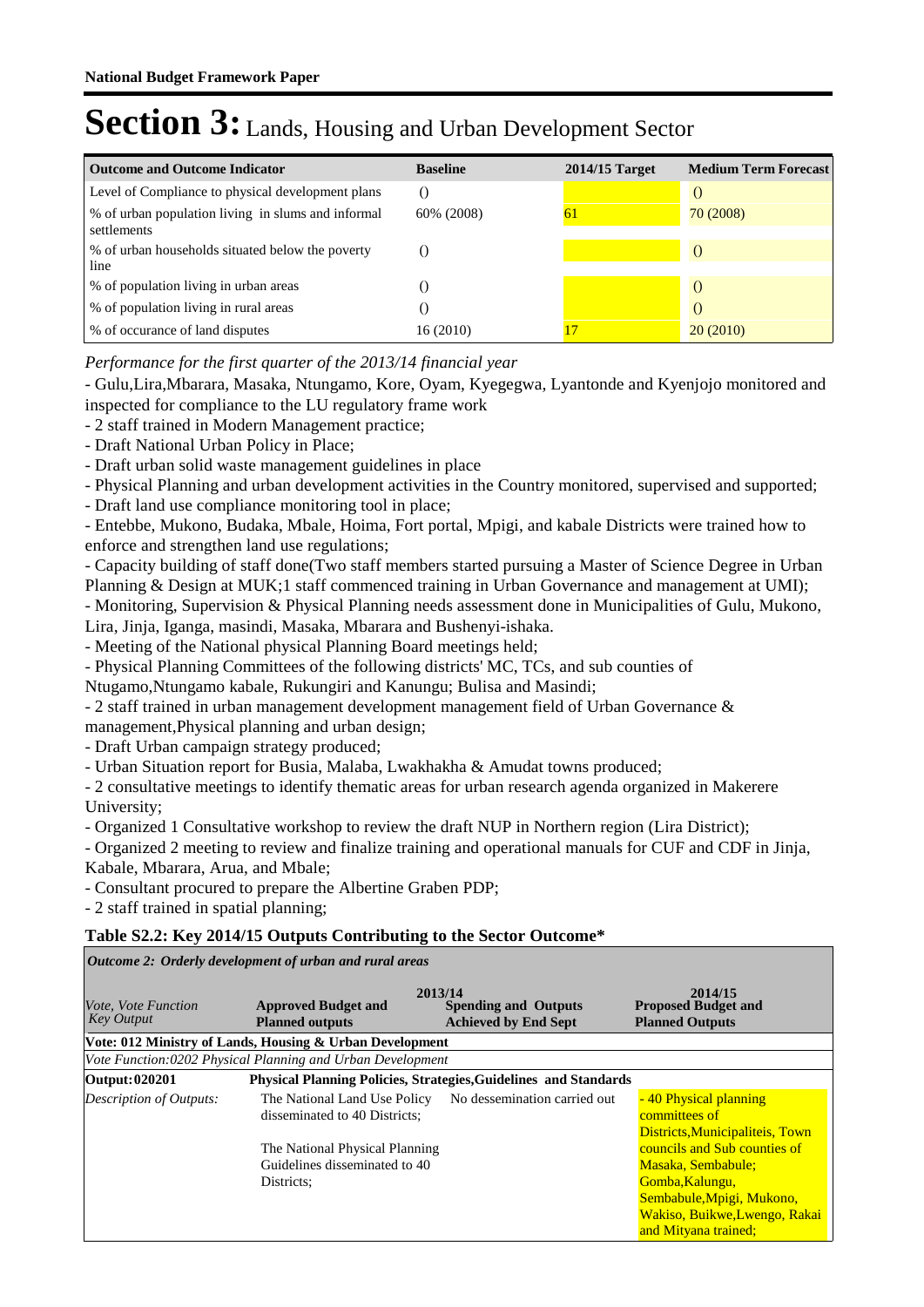| Outcome 2: Orderly development of urban and rural areas |                                                                                                                                             |                                                                                                         |                                                                                                                                                                                                                                                                                           |  |  |
|---------------------------------------------------------|---------------------------------------------------------------------------------------------------------------------------------------------|---------------------------------------------------------------------------------------------------------|-------------------------------------------------------------------------------------------------------------------------------------------------------------------------------------------------------------------------------------------------------------------------------------------|--|--|
| Vote, Vote Function<br><b>Key Output</b>                | <b>Approved Budget and</b><br><b>Planned outputs</b>                                                                                        | 2013/14<br><b>Spending and Outputs</b><br><b>Achieved by End Sept</b>                                   | 2014/15<br><b>Proposed Budget and</b><br><b>Planned Outputs</b>                                                                                                                                                                                                                           |  |  |
|                                                         |                                                                                                                                             |                                                                                                         | 14 Municipalities and 20 Town<br>councils monitored and<br>inspected for compliance to the<br>landuse regulatory framework;                                                                                                                                                               |  |  |
| Output Cost (UShs bn):                                  | 0.833                                                                                                                                       | 0.090                                                                                                   | 0.713                                                                                                                                                                                                                                                                                     |  |  |
| Output: 020205                                          | <b>Support Supervision and Capacity Building</b>                                                                                            |                                                                                                         |                                                                                                                                                                                                                                                                                           |  |  |
| Description of Outputs:                                 | 8 Urban Development Forums<br>established:<br>-Modern Urban management<br>practice trainings carried out;                                   | -2 staff trained in Modern<br>Urban management practice;                                                | -Municipal Development<br>Forums (MDFs) for 14<br>Municipalitiess supported;<br>-Municipal Development<br>Forums (MDFs) for 14<br>Municipalities supported;<br>-Data on the State of the urban<br>sector Report collected;<br>-2 staff trained in urban<br>development management fields; |  |  |
| Output Cost (UShs bn):                                  | 1.354                                                                                                                                       | 0.159                                                                                                   | 5.889                                                                                                                                                                                                                                                                                     |  |  |
| Output: 020206                                          | Urban Dev't Policies, Strategies , Guidelines and Standards                                                                                 |                                                                                                         |                                                                                                                                                                                                                                                                                           |  |  |
| <b>Description of Outputs:</b>                          | Urban solid waste management<br>guidelines disseminated to<br>urban councils:<br>The development of the<br>National Urban Policy finalised; | Draft National Urban Policy in<br>Place:<br>- Draft Urban solid waste<br>management guidelines in place | -Urban solid waste management<br>strategy disseminated to 22<br><b>Municipalities;</b><br>-National Urban policy (NUP)<br>and National urban dev't Plan<br>(NUDP) disseminated to eastern<br>and Western regions;                                                                         |  |  |
| Output Cost (UShs bn):                                  | 0.236                                                                                                                                       | 0.055                                                                                                   | 0.115                                                                                                                                                                                                                                                                                     |  |  |

*\* Excludes taxes and arrears*

*2014/15 Planned Outputs*

- Implementation of Physical Planning Act, National Land Use Policy, National Urban Policy and Strategic Urban Investment Plan coordinated;

- Support Supervision and technical support of Local Government Physical Planning and Urban Development activities coordinated;

- Consultative workshop for reviewing National Physical Planning Standards &Guidelines (NPPS &G) done

- State of country wide land use compliance report produced.

- 14 Municipalities and 20 Town councils regularly monitored and inspected for compliance to the land use regulatory framework.

- National sensitization workshop for Physical Planners held;

- Capacity of 14 Municipalities and 20 TCs to enforce land use regulations strengthened.

- 40 Physical planning committees of Districts,Municipalities, Town councils and Sub counties of Masaka, Sembabule ,Gomba,Kalungu,Sembabule,Mpigi, Mukono,Wakiso, Buikwe,Lwengo, Rakai and Mityana trained;

- Physical planning needs assessement carried out in 30 of Kanoni, Gombe, Bulo, isoro,Lugazi,

Kitgum,Pader,Pajule, Kitwe, Buwama, Namasale, Serere,,Kazo, Kitagata, Malaba,town councils and 10 municipalities of Arua, Soroti, Busia, Ntungamo,Rukungiri,Kabale,

- 4 Meetings of the National physical Planning Baord meetings held;

- Physical planning support supervision caried out in the Districts of Nebbi, Nwaya,Arua, Maracha, Zombo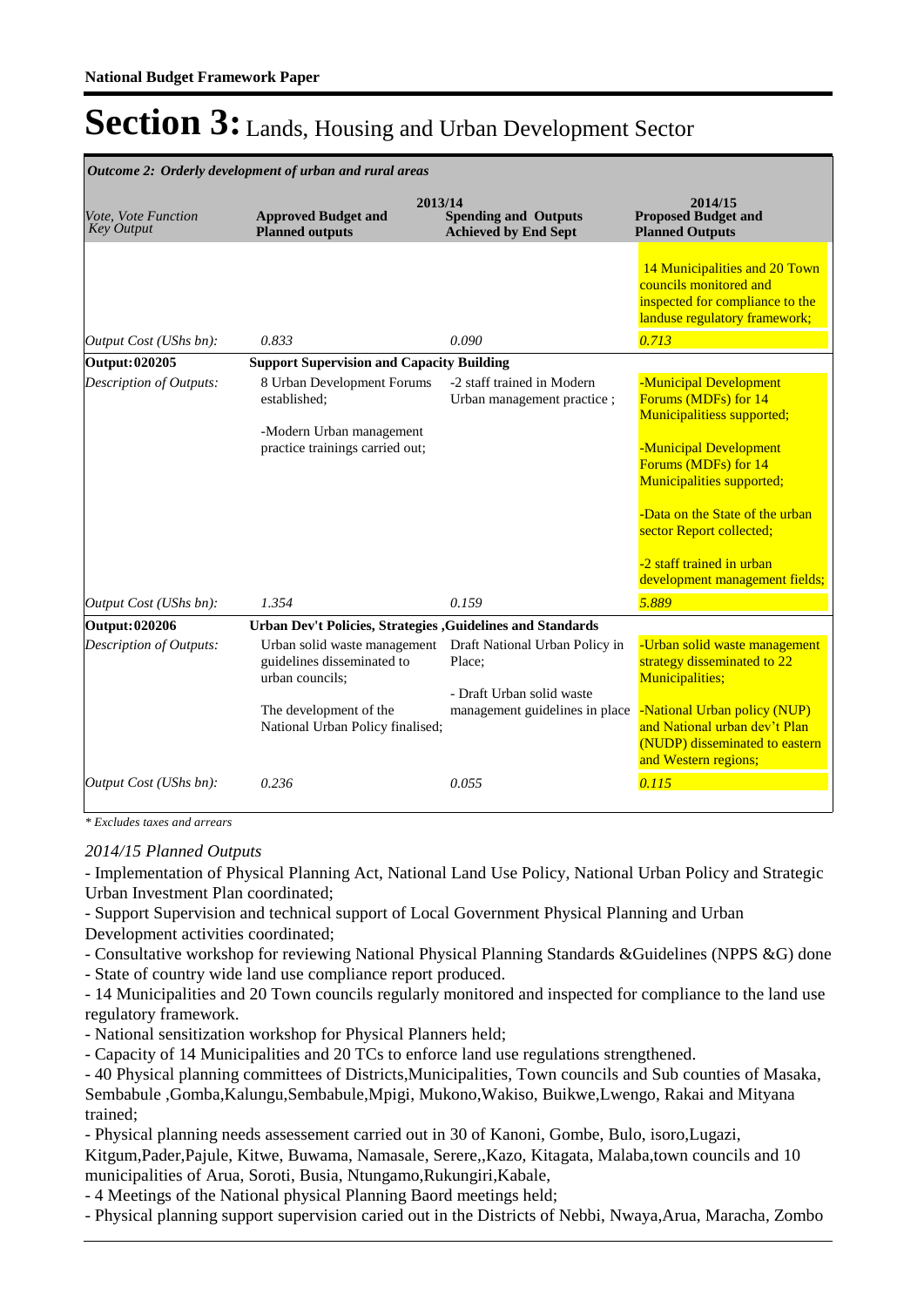#### and Adjumani

- Municipal Development Forums (MDFs) for 14 Municipalities supported;
- Data on the State of the urban sector Report collected;
- 2 staff trained in urban development management fields;
- Provide Technical Support to LGs on UD Sector Initiatives
- Urban campaign strategy disseminated;
- Urban solid waste management strategy disseminated to 22 Municipalities;
- Monitoring the performance of CUF projects done;
- Operational manuals for Community Upgrading Fund(CUF) reviewed;
- Simplified TSUPU Report, Manual and CUF guidelines produced and printed;

- National Land Use Policy and the Physical Planning Act 2010 disseminated and distributed to 10 districts in Western region and 9 districts in Eastern region;

- Finalize the development of the National Urban Policy and Strategic Plan for the urban sector;
- Preparation of physical development plans for Karuma City and Buvuma Islands commenced;
- Preparation of the physical development plan for the Albertain Grabben region continued;

- Preparation of the physical development plan for Greater Kampala Metropolitan Area and Structure Plan for Kampala Capital City continued;

- Physical Planning Needs Assessment for 14 Municipalities under USMID carried out;
- 2 Inspection field trips carried out by the Board;
- Land use compliance monitoring tool developed;
- State of urban development report 2013 produced;
- Capacity building in physical planning and land use skills of Ministry and district staff strengthened;
- Municipal Development Strategies (MDS) for 8 Municipalities developed;

- National Urban policy (NUP) and National urban dev't Plan (NUDP) disseminated to eastern and Western regions;

- Implementation of Uganda Support to Infrastructure Development (USMID) carried out;
- Institutional (MLHUD & physical planning committees) and GIS usage capacity building plan developed and implemented;
- Physical Development Plan for additional two out of five urban centers in the Albertine Graben prepared;

# *Medium Term Plans*

- Physical planning policies, strategies, guidelines
- Development of National Physical Plan
- Development of the physical development plan for Albertine Graben;
- Physical Planning of Karuma City and Buvuma Island
- Ensure compliance to implementation of physical planning

- Ensure country adherence to physical planning (Establishment and training of Physical planning committees)

- Monitoring and Inspection of Land Use Compliance
- Dissemination of National Land Use Policy and the Physical Planning Act.

- Transforming settlements for the urban poor through implementation of TSUPU project(Community empowerment and multi-stakeholder participatory approach)

- Dissemination of Urban solid waste Management Strategy
- Implementation of Uganda Support to Municipal Infrastructure Development

## *Actions to Improve Outcome Performance*

- Physical planning policies, strategies, guidelines
- Development of National Physical Plan
- Development of the physical development plan for Albertine Graben;
- Physical Planning of Karuma City and Buvuma Island
- Ensure compliance to implementation of physical planning

- Ensure country adherence to physical planning (Establishment and training of Physical planning committees)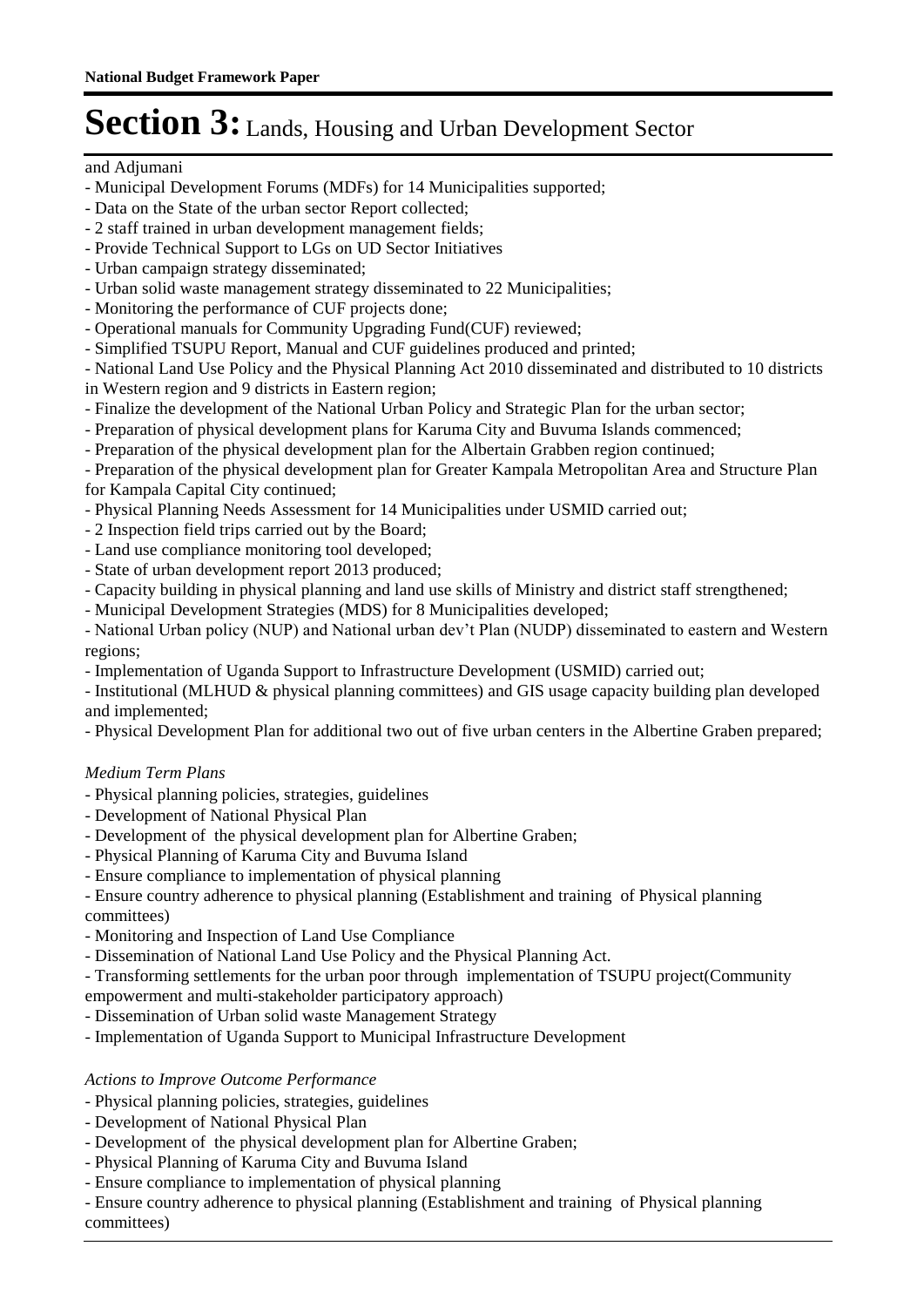- Monitoring and Inspection of Land Use Compliance

- Dissemination of National Land Use Policy and the Physical Planning Act.
- Transforming settlements for the urban poor through implementation of TSUPU project(Community

empowerment and multi-stakeholder participatory approach)

- Dissemination of Urban solid waste Management Strategy
- Implementation of Uganda Support to Municipal Infrastructure Development

#### **Table S2.3: Actions and Medium Term Strategy to Improve Sector Outcome**

| Sector Outcome 2: Orderly development of urban and rural areas                                                           |                                                                 |                                                                              |                                                                                                                                                                            |  |  |
|--------------------------------------------------------------------------------------------------------------------------|-----------------------------------------------------------------|------------------------------------------------------------------------------|----------------------------------------------------------------------------------------------------------------------------------------------------------------------------|--|--|
| 2013/14 Planned Actions:                                                                                                 | 2013/14 Actions by Sept:                                        | 2014/15 Planned Actions:                                                     | <b>MT Strategy:</b>                                                                                                                                                        |  |  |
|                                                                                                                          | Vote: 012 Ministry of Lands, Housing & Urban Development        |                                                                              |                                                                                                                                                                            |  |  |
|                                                                                                                          | Vote Function: 0201 Land, Administration and Management (MLHUD) |                                                                              |                                                                                                                                                                            |  |  |
| Dessemination and<br>implementation of the<br>National Land Policy.                                                      | National Land<br>Policy(NLP)Approved and<br>gazzetted;          | Dessemination and<br>implementation of the<br><b>National Land Policy.</b>   | <b>Implemention of the National</b><br><b>Land Policy</b>                                                                                                                  |  |  |
|                                                                                                                          | Vote Function: 0202 Physical Planning and Urban Development     |                                                                              |                                                                                                                                                                            |  |  |
| Continued dissemination of<br>the Physical Planning Act<br>2010 and Physical Planning                                    | Training of the Physical<br>Planning commitees;                 | -Training the Physical<br><b>Planning Committees;</b>                        | <b>Implement Physical Planning</b><br>Act                                                                                                                                  |  |  |
| standard & Guidelines to<br>stakeholders.                                                                                |                                                                 |                                                                              |                                                                                                                                                                            |  |  |
| National Urban policy<br>finalised, approved and<br>implemented;                                                         | Draft National urban policy in<br>place;                        | -Finalise the development of<br>the National Urban Policy;                   | <b>Implement the National Urban</b><br>policy;                                                                                                                             |  |  |
| Lobby for funding from<br>Ministry of finance, planning<br>and economic development<br>and from development<br>partners; | Engaging MoFPED and other<br>development partners               | -Develop the physical<br>development plan of the<br><b>Albertine Graben;</b> | <b>Draft the National Physical</b><br>Development Plan;<br><b>Implement the National Land</b><br><b>Use Policy</b><br><b>Implement the Physical</b><br><b>Planning Act</b> |  |  |

#### **(iii) Outcome 3: Adequate housing for socio-economic development**

#### *Status of Sector Outcomes*

The table below sets out the status of sector outcomes in terms of key sector outcome indicators.

## **Table S2.1: Sector Outcome Indicators**

| Outcome 3: Adequate housing for socio-economic development |                 |                  |                             |  |  |  |
|------------------------------------------------------------|-----------------|------------------|-----------------------------|--|--|--|
| <b>Outcome and Outcome Indicator</b>                       | <b>Baseline</b> | $2014/15$ Target | <b>Medium Term Forecast</b> |  |  |  |
| % of population with access to land                        |                 |                  |                             |  |  |  |
| % of population living in permanent housing                | 18% (2002)      | 19               | 25(2002)                    |  |  |  |

*Performance for the first quarter of the 2013/14 financial year*

- 30 condominium properties registered (KAR road in Kampala);
- Stakeholder consultations of real estate policy carried out.
- Awareness campaigns on earth quake disaster management carried out
- 50 prototypes disseminated to 5 Districts of Nebbi,Arua, Pakwach, Zombo,Yumbe.
- 12 Condominium plans vetted;
- Prototype radio announcements aired;
- WHD 2013 organized;
- Feasibility report on real estate's infrastructure development produced;
- Carried a stakeholder's consultative workshop for the real estates policy and a report produced;
- Terms of reference for consultancy to conduct project feasibility study on new slums done;
- Procurement of consultant to conduct feasibility study done;
- Draft Principles and objectives of the housing bill developed;
- Final draft Land Lord Tenant bill drafted by parliamentary legal team/council in place;
- Analysis study of proposed new housing projects developed;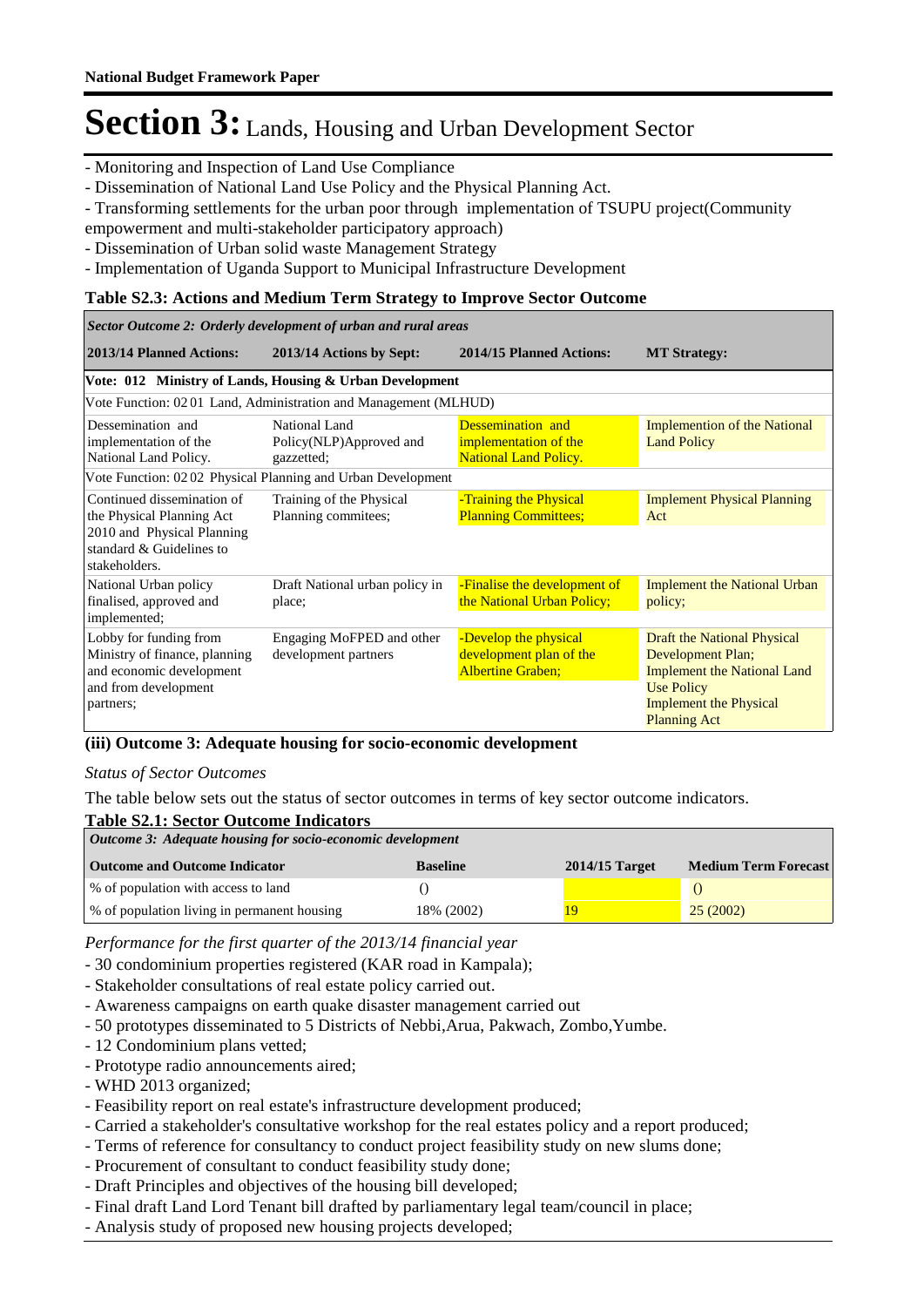- ToRs for the research in Affordable Housing best practices developed;

- Valued 140 properties in areas of Mubende Masaka and Gulu and property produced;

- Monitoring report for the survey and titling of land under Masese project produced;(A surveyor already identified to open boundaries and titling process commenced)

- Masese Loan recovery monitoring report produced ;(Improvement from 54.2% to 54.6%);Malukhu Loan recovery monitoring report produced;(loan performance was poor @ 3.8M for month ending September);

- Performance report on the existing Housing Cooperatives produced (Sensitization done);

- Two housing construction exhibition organized in collaboration with UMA and Mengo Government;
- Format for Pool Housing Dbase developed;
- Data for update of Pool Database. Collected for Mbarara, Fort portal and Gulu collected;
- Monitoring and evaluation of Housing projects of Maluku, Masese, Kasooli carried out

- UGX 38,127,723 Million Loan based Income enhancement/stabilization provided to Kasooli housingproject beneficiaries;

- Monitor and evaluate (Monthly) construction of low-cost houses constructed for the beneficiaries

- Low-cost houses constructed for the beneficiaries;-30 (at wall plate level) low-cost houses constructed forthe beneficiaries;

- One Sensitization campaign on housing community livelihood practices carried out;

### **Table S2.2: Key 2014/15 Outputs Contributing to the Sector Outcome\***

*Outcome 3: Adequate housing for socio-economic development*

|                                                                                    | 2013/14                                                                   |                                                                           | 2014/15                                                                      |
|------------------------------------------------------------------------------------|---------------------------------------------------------------------------|---------------------------------------------------------------------------|------------------------------------------------------------------------------|
| Vote, Vote Function<br><b>Key Output</b>                                           | <b>Approved Budget and</b><br><b>Planned outputs</b>                      | <b>Spending and Outputs</b><br><b>Achieved by End Sept</b>                | <b>Proposed Budget and</b><br><b>Planned Outputs</b>                         |
|                                                                                    | Vote: 012 Ministry of Lands, Housing & Urban Development                  |                                                                           |                                                                              |
| Vote Function:0203 Housing                                                         |                                                                           |                                                                           |                                                                              |
| Output: 020301                                                                     | <b>Housing Policy, Strategies and Reports</b>                             |                                                                           |                                                                              |
| Description of Outputs:                                                            | <b>National Housing Policy</b><br>Implemented;                            | -Final Draft housing Policy in<br>place;                                  | <b>National Housing Policy</b><br>disseminated to 30 Districts:              |
|                                                                                    | 25 condominium properties<br>registered;                                  | -30 condominium properties<br>registered(KAR raod in<br>kampala);         | 20 condominium properties<br>registered;                                     |
|                                                                                    | - 20 Pool/ Institutional houses<br>divested:                              | -47 pool housed sold/divested;                                            | - 20 Pool/ Institutional houses<br>divested;                                 |
| Performance Indicators:                                                            |                                                                           |                                                                           |                                                                              |
| Number of pool/institutional<br>houses divested                                    | 20                                                                        | 47                                                                        | 40                                                                           |
| Number of condominium<br>properties registered                                     | 20                                                                        | 30                                                                        | 20                                                                           |
| No. of districts where<br>National Housing Policy and<br>guideline is disseminated | 25                                                                        | $\Omega$                                                                  | 30 <sup>°</sup>                                                              |
| Output Cost (UShs bn):                                                             | 0.721                                                                     | 0.118                                                                     | 0.342                                                                        |
| <b>Output: 020304</b>                                                              | <b>Estates Management Policy, Strategies &amp; Reports</b>                |                                                                           |                                                                              |
| Description of Outputs:                                                            | The development of the<br>Natioanl Real Estate policy<br>finalised.       | Stakeholder consultations<br>carried out.                                 | -Real Estates Policy developed;                                              |
| Performance Indicators:                                                            |                                                                           |                                                                           |                                                                              |
| Status of the estates policy                                                       |                                                                           |                                                                           | <b>6. Decision by Cabinet</b>                                                |
| Output Cost (UShs bn):                                                             | 0.266                                                                     | 0.033                                                                     | 0.298                                                                        |
| Output: 020306                                                                     | <b>Awareness compaigns on Earthquake Disaster Management</b>              |                                                                           |                                                                              |
| <b>Description of Outputs:</b>                                                     | Awareness campaigms on earth<br>quake disaster management<br>carried out: | Awareness campaigms on earth<br>quake disaster management<br>carried out; | -1 awareness campaigms on<br>earth quake disaster<br>management carried out; |
| Performance Indicators:                                                            |                                                                           |                                                                           |                                                                              |
| Number of public awareness 2<br>campaigns conducted                                |                                                                           | 1                                                                         |                                                                              |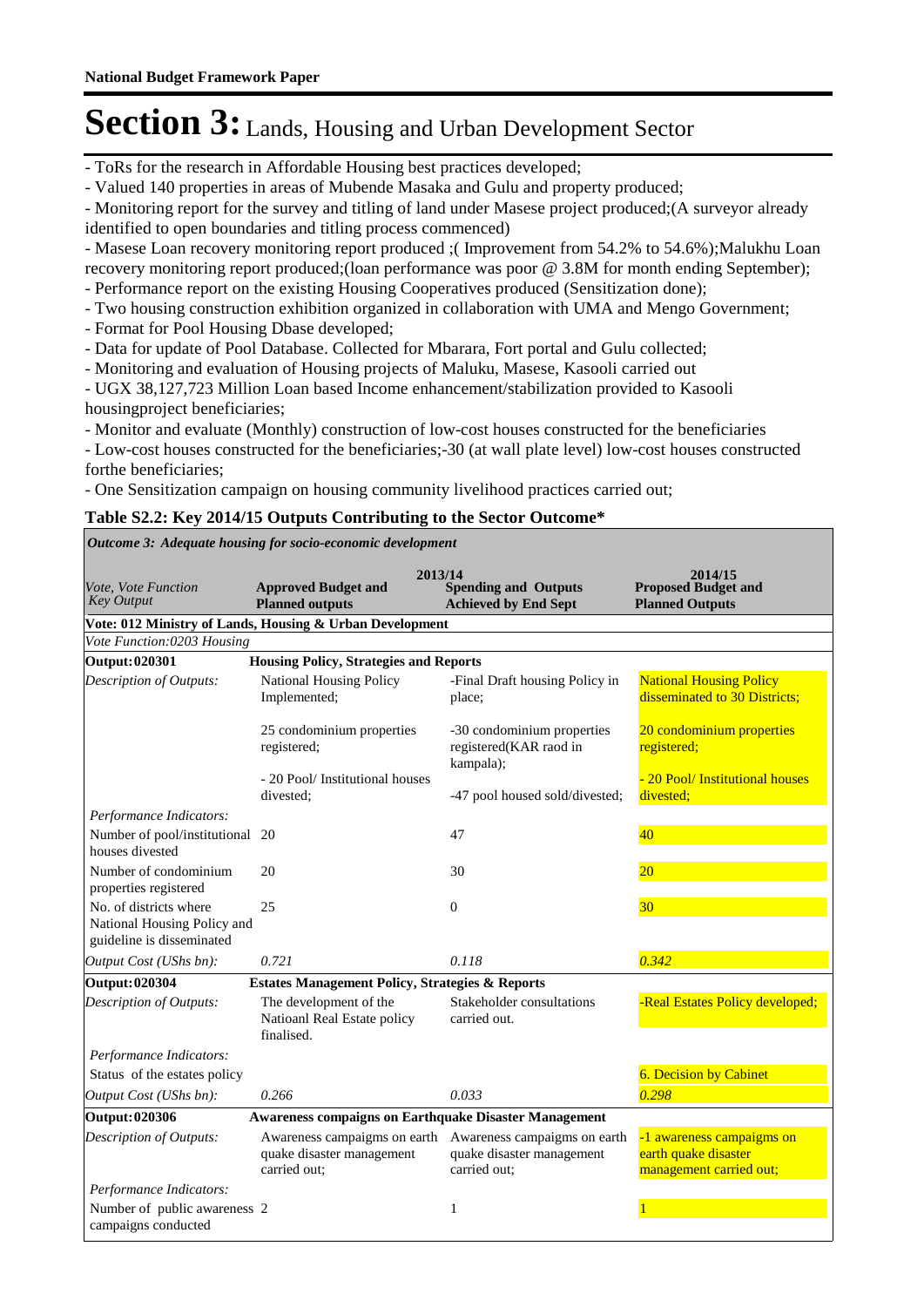| Outcome 3: Adequate housing for socio-economic development |                                                      |                                                                       |                                                                 |  |  |  |  |
|------------------------------------------------------------|------------------------------------------------------|-----------------------------------------------------------------------|-----------------------------------------------------------------|--|--|--|--|
| Vote, Vote Function<br><b>Key Output</b>                   | <b>Approved Budget and</b><br><b>Planned outputs</b> | 2013/14<br><b>Spending and Outputs</b><br><b>Achieved by End Sept</b> | 2014/15<br><b>Proposed Budget and</b><br><b>Planned Outputs</b> |  |  |  |  |
| [Output Cost (UShs bn):                                    | 0.025                                                | 0.007                                                                 | 0.025                                                           |  |  |  |  |

*\* Excludes taxes and arrears*

### *2014/15 Planned Outputs*

- National Housing Policy implemented;
- The development of the National Real Estate Policy finalized;
- The drafting of the Housing Landlord-Tenant Bill finalized;
- Land lord regulations developed;
- Stakeholder consultative meetings on the Housing Landlord-Tenant Bill undertaken;
- Slum redevelopment Housing projects Developed;
- Public Servant Housing scheme implemented;
- 70% Loan Recovery of Maluku, Masese and Oli housing projected done;
- 400 titles of land under Maluku and Masese housing projects secured;
- Monitoring report on recovery and sale proceeds of pool and institutional properties produced;
- Dissemination of National Housing policy and legislations done;

- Coordinate negotiations with Development partners to undertake MLHUD housing projects under PPP arrangements;

- The search for pool housing land in various districts continued;
- Pool housing data base updated;
- Infrastructure development guidelines under Public Private Partnership operationalised;
- Construction of 125 low cost houses in Kasooli-Tororo Municipality commenced;
- Loan based Income enhancement/stabilization provided to project beneficiaries
- Housing Architectural/Structural designs for phase II of Kasooli Project produced;
- Monitor the recovery and performance of the Loan payments under kasooli housing project done;
- Community mobilization and sensitization on income generating activities for beneficiaries of Kasooli low cost housing project carried out;
- Titling of land for the beneficiaries of the Masese and Malukhu slum upgrading projects carried out;
- 10 prototype plans produced per district and disseminated to 9 districts of Mbarara,Bushenyi, Kiruhura,

Kabale Rukungiri, Ibanda, Ntungamo, Kisoro, Kanungu;

- Condominium property regulations implemented;
- National building Materials Database developed using data from Masaka and Wakiso Districts;
- Awareness on housing development programs and projects done;
- Loan based Income enhancement/stabilization provided to project beneficiaries
- Monitoring, evaluation and inspection of housing programs and projects undertaken;
- World Habitat Day 2013 celebrations organized;
- Annual Housing Exhibition organized;
- Research in best practices and appropriate technologies for affordable housing carried out;
- Principles and objectives of the proposed Housing Bill developed and submitted to Cabinet for consideration;
- Housing Cooperatives supported.
- Construction of the model house for earthquake resistance in Nyahuka Town Council in Bundibugyo District completed;
- Capacity building for staff in housing sector carried out.

## *Medium Term Plans*

- Finalization of Development and Dissemination of National Housing Policy
- Development of Estates policy
- Implementation of Public Service Housing project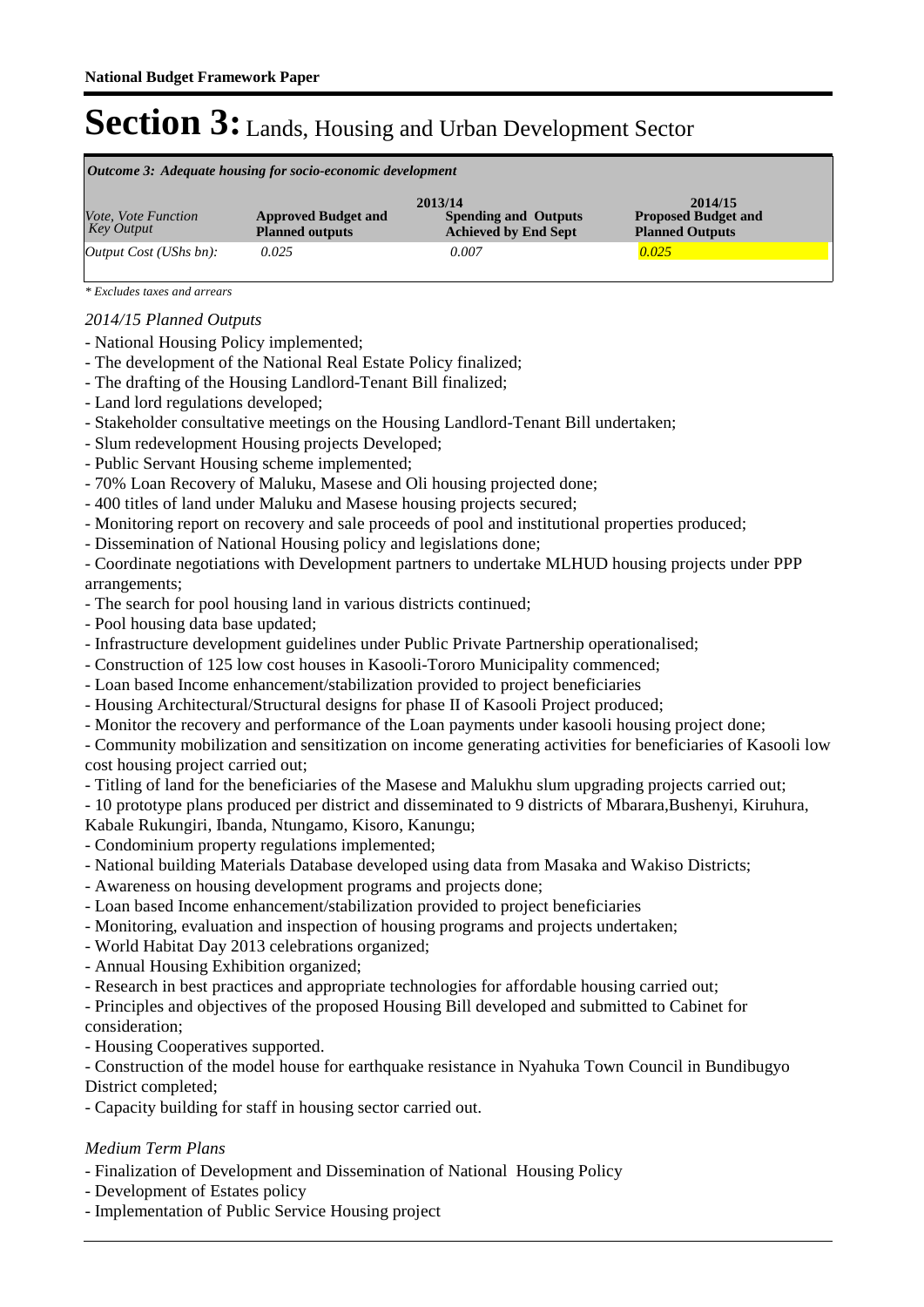- Production & Dissemination of prototype plans
- Issuance of Government leases and collection of NTR
- Facilitate the drafting of Uganda Land Commission Bill
- Disseminate and implement Land Fund Regulations
- Develop Database management system for the Government Land inventory;
- Compensation of absentee land lords to secure Bonafide occupants

#### *Actions to Improve Outcome Performance*

- Finalization of Development and Dissemination of National Housing Policy
- Development of Estates policy
- Implementation of Public Service Housing project
- Production & Dissemination of prototype plans
- Issuance of Government leases and collection of NTR
- Facilitate the drafting of Uganda Land Commission Bill
- Disseminate and implement Land Fund Regulations
- Develop Database management system for the Government Land inventory;
- Compensation of absentee land lords to secure Bonafide occupants

### **Table S2.3: Actions and Medium Term Strategy to Improve Sector Outcome**

### **(iv) Efficiency of Sector Budget Allocations**

- Establish budgetary and expenditure controls that allow expenditures on ONLY planned/budgeted outputs; - Beef up the internal audit especially value for Money audits;;

## **Table S2.4: Allocations to Key Sector and Service Delivery Outputs over the Medium Term**

|                                 | $(i)$ Allocation (Shs Bn) |      |                                 | $(ii)$ % Sector Budget |          |                   |                                 |       |
|---------------------------------|---------------------------|------|---------------------------------|------------------------|----------|-------------------|---------------------------------|-------|
| <b>Billion Uganda Shillings</b> |                           |      | 2013/14 2014/15 2015/16 2016/17 |                        |          |                   | 2013/14 2014/15 2015/16 2016/17 |       |
| <b>Key Sector</b>               | 9.8                       | 13.9 | 78.7                            | 77.9                   |          | $31.1\%$ $33.1\%$ | 76.8%                           | 77.3% |
| Service Delivery                | 6.8                       | 5.9  | 6.2                             | 6.8                    | $21.8\%$ | 14.1%             | $6.0\%$                         | 6.8%  |

#### **Table S2.5: Key Unit Costs of Services in the Sector (Shs '000)**

| <b>Unit Cost</b><br><b>Description</b>                                                                                          | Actual<br>2012/13 | <b>Planned</b><br>2013/14 | <b>Proposed</b><br>2014/15 | <b>Costing Assumptions and Reasons for any Changes</b><br>and Variations from Plan        |
|---------------------------------------------------------------------------------------------------------------------------------|-------------------|---------------------------|----------------------------|-------------------------------------------------------------------------------------------|
| Vote: 012 Ministry of Lands, Housing & Urban Development                                                                        |                   |                           |                            |                                                                                           |
| Vote Function:0201 Land, Administration and Management (MLHUD)                                                                  |                   |                           |                            |                                                                                           |
| Issuance of land titles<br>& preparation of Lease<br>documents                                                                  |                   | 12,000                    | 19                         | 80% of output budget spent on this deliverable                                            |
| Cost of the land<br>registry to issue a land<br>titles & prepare lease<br>documents                                             |                   |                           |                            | 80% of the output budget for land registration spent on<br>new titles and lease documents |
| Cost of surveying 1km<br>of international<br>border(reference to<br>budget for surveying<br>Uganda/Kenya border<br>on dry land) |                   | 5,194,805                 | 233                        | Security environment, boundary disputes,<br>topographical environment                     |
| Vote: 156 Uganda Land Commission                                                                                                |                   |                           |                            |                                                                                           |
| Vote Function:0251 Government Land Administration                                                                               |                   |                           |                            |                                                                                           |
| Land                                                                                                                            | 1,796             | 1,775                     | 2,161                      | market prices and projections                                                             |

#### **(v) Sector Investment Plans**

-Since the Ministry's budget MTEF has stagnated, the Ministry has prioritised other outputs rather than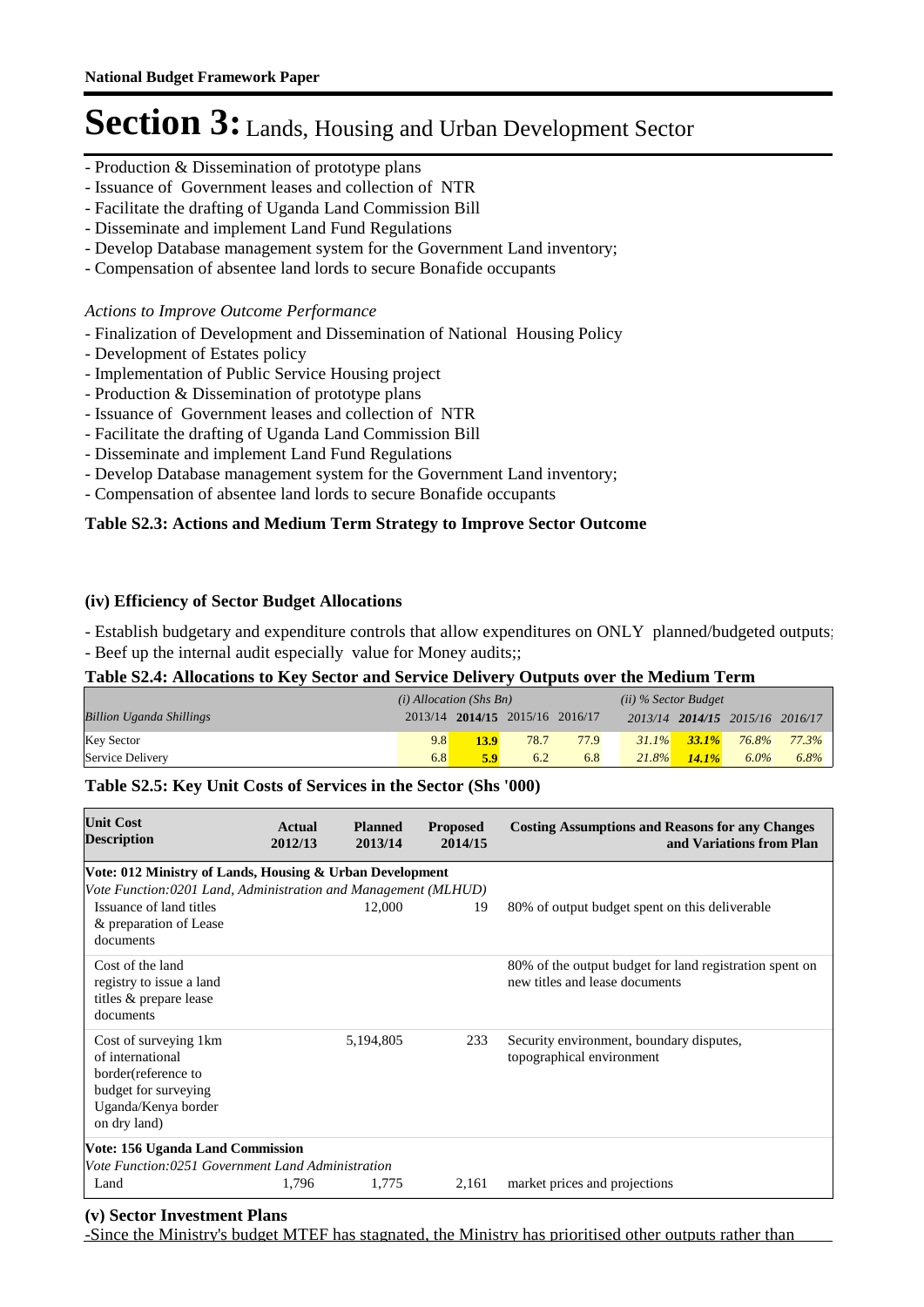capital intensive purchases whose funding requirement is high;.

### **Table S2.6: Allocations to Capital Investment over the Medium Term**

|                                           | $(i)$ Allocation (Shs Bn) |                         |       |       | (ii) % Sector Budget |                         |           |           |
|-------------------------------------------|---------------------------|-------------------------|-------|-------|----------------------|-------------------------|-----------|-----------|
| <b>Billion Uganda Shillings</b>           | 2013/14                   | 2014/15 2015/16 2016/17 |       |       |                      | 2013/14 2014/15 2015/16 |           | 2016/17   |
| Consumption Expendture (Outputs Provided) | 19.3                      | 22.5                    | 87.4  | 84.2  | 61.4%                | 53.5%                   | 85.3%     | 83.6%     |
| Grants and Subsidies (Outputs Funded)     | 0.0 <sub>l</sub>          | 0.0                     |       |       | $0.0\%$              | $0.0\%$                 |           |           |
| Investment (Capital Purchases)            | 12.1                      | <b>19.6</b>             | 15.1  | 16.5  | 38.6%                | 46.5%                   | 14.7%     | 16.4%     |
| <b>Grand Total</b>                        | 31.4                      | 42.1                    | 102.4 | 100.7 | $100.0\%$            | $100.0\%$               | $100.0\%$ | $100.0\%$ |

The major capital Investments are as listed in the table below;

#### **Table S2.7: Major Capital Investments**

| Project                                                                             | 2013/14                                                                        |                                                                                         |                                                                                            |  |
|-------------------------------------------------------------------------------------|--------------------------------------------------------------------------------|-----------------------------------------------------------------------------------------|--------------------------------------------------------------------------------------------|--|
| <b>Vote Function Output</b><br><b>UShs Thousand</b>                                 | <b>Approved Budget, Planned</b><br><b>Outputs (Quantity and Location)</b>      | <b>Actual Expenditure and</b><br><b>Outputs by September</b><br>(Quantity and Location) | <b>Proposed Budget, Planned</b><br><b>Outputs (Quantity and Location)</b>                  |  |
| Vote:<br>012                                                                        | Ministry of Lands, Housing & Urban Development                                 |                                                                                         |                                                                                            |  |
| <b>Vote Function:</b><br>0202                                                       | <b>Physical Planning and Urban Development</b>                                 |                                                                                         |                                                                                            |  |
|                                                                                     | Project 1255 Uganda Support to Municipal Development Project (USMID)           |                                                                                         |                                                                                            |  |
| 020275 Purchase of Motor<br><b>Vehicles and Other</b><br><b>Transport Equipment</b> | 5 Vehicles procured;                                                           | N/A                                                                                     | -Vehicles procured for outreach<br>programs                                                |  |
| <b>Total</b>                                                                        | 785,590                                                                        | 0                                                                                       | 7,550,304                                                                                  |  |
| <b>GoU</b> Development                                                              |                                                                                | 0                                                                                       |                                                                                            |  |
| <b>External Financing</b><br>785,590                                                |                                                                                | 0                                                                                       | 7,550,304                                                                                  |  |
| Vote:<br>156                                                                        | <b>Uganda Land Commission</b>                                                  |                                                                                         |                                                                                            |  |
| <b>Vote Function:</b><br>0251                                                       | <b>Government Land Administration</b>                                          |                                                                                         |                                                                                            |  |
| Project 0989 Support to Uganda Land Commission                                      |                                                                                |                                                                                         |                                                                                            |  |
| 025171 Acquisition of Land<br>by Government                                         | 4,000 hectares of land<br>compensated;                                         | 1.230 hectares of land<br>compensated                                                   | 4.500 hectares of land<br>compensated;                                                     |  |
|                                                                                     | Sensitise and register Bonafide<br>occupants on Land acquired by<br>government |                                                                                         | Sensitise and register 1000<br><b>Bonafide occupants on Land</b><br>acquired by government |  |
| <b>Total</b>                                                                        | 10,294,758                                                                     | 3,140,055                                                                               | 11,295,000                                                                                 |  |
| <b>GoU</b> Development                                                              | 10,294,758                                                                     | 3,140,055                                                                               | 11,295,000                                                                                 |  |
| <b>External Financing</b>                                                           | 0                                                                              | 0                                                                                       | $\theta$                                                                                   |  |

# *S3 Proposed Budget Allocations for 2014/15 and the Medium Term*

*This section sets out the proposed sector budget allocations for 2014/15 and the medium term, including major areas of expenditures and any notable changes in allocations.* 

### **Table S3.1: Past Expenditure and Medium Term Projections by Vote Function**

|                                                          |                    |                        | 2013/14                            | <b>Medium Term Projections</b> |         |         |
|----------------------------------------------------------|--------------------|------------------------|------------------------------------|--------------------------------|---------|---------|
|                                                          | 2012/13<br>Outturn | Appr.<br><b>Budget</b> | <b>Spent by</b><br><b>End Sept</b> | 2014/15                        | 2015/16 | 2016/17 |
| Vote: 012 Ministry of Lands, Housing & Urban Development |                    |                        |                                    |                                |         |         |
| 0201 Land, Administration and Management (MLHUD)         | 6.027              | 6.755                  | 1.519                              | 6.894                          | 8.557   | 10.214  |
| 0202 Physical Planning and Urban Development             | 2.040              | 5.410                  | 0.427                              | 15.568                         | 73.061  | 102.214 |
| 0203 Housing                                             | 2.056              | 2.609                  | 0.562                              | 2.429                          | 3.369   | 3.268   |
| 0249 Policy, Planning and Support Services               | 2.186              | 2.573                  | 0.582                              | 2.334                          | 1.131   | 0.914   |
| <b>Total for Vote:</b>                                   | 12.309             | 17.347                 | 3.089                              | 27.225                         | 86.119  | 116.609 |
| Vote: 122 Kampala Capital City Authority                 |                    |                        |                                    |                                |         |         |
| 0204 Urban Planning, Security and Land Use               | 0.000              | 1.396                  | 0.294                              | 1.196                          | 1.315   | 1.447   |
| <b>Total for Vote:</b>                                   | 0.000              | 1.396                  | 0.294                              | 1.196                          | 1.315   | 1.447   |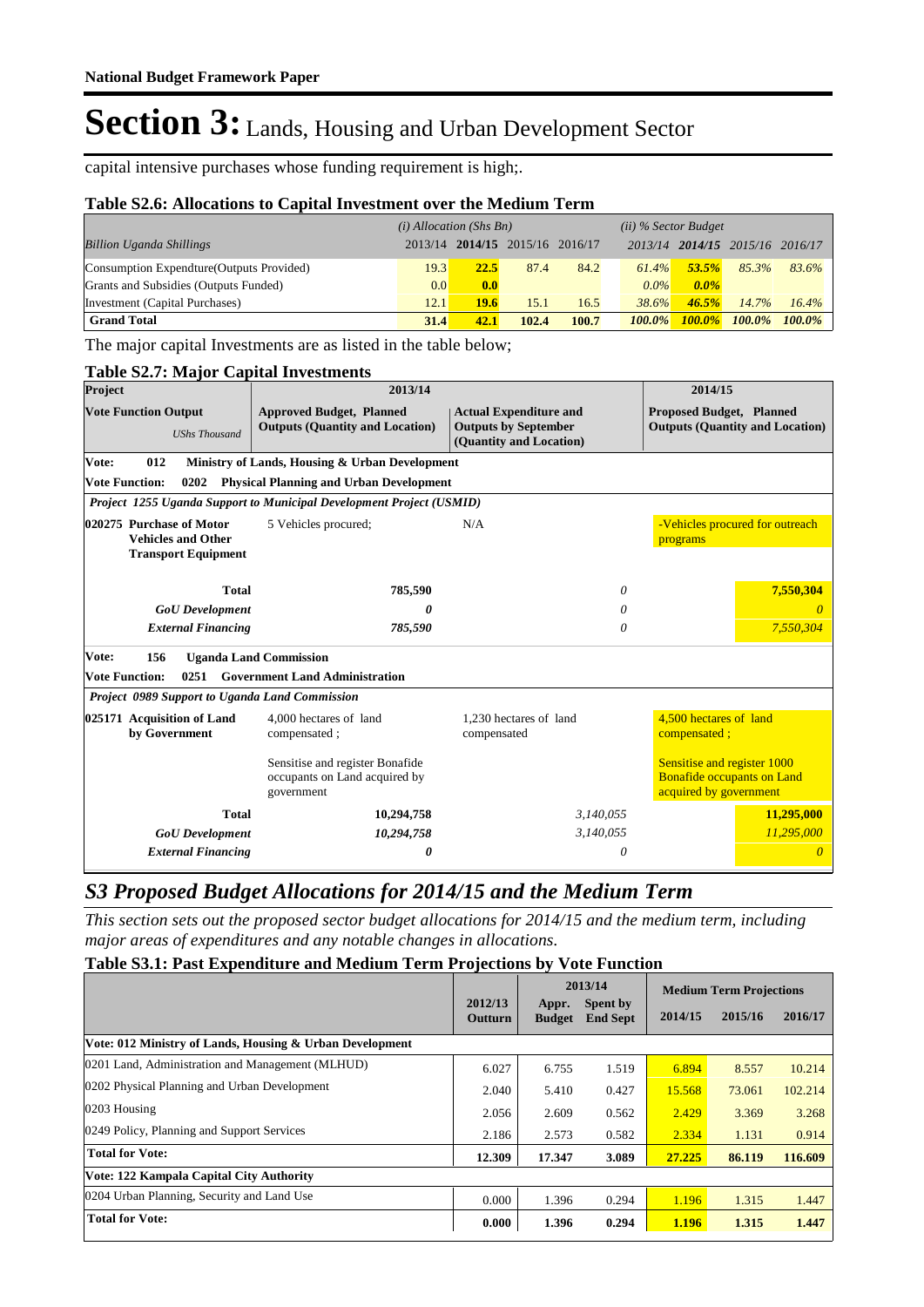|                                     | 2012/13<br><b>Outturn</b> | 2013/14<br><b>Spent by</b><br>Appr.<br><b>End Sept</b><br><b>Budget</b> |       | <b>Medium Term Projections</b><br>2015/16<br>2014/15 |         | 2016/17 |
|-------------------------------------|---------------------------|-------------------------------------------------------------------------|-------|------------------------------------------------------|---------|---------|
| Vote: 156 Uganda Land Commission    |                           |                                                                         |       |                                                      |         |         |
| 0251 Government Land Administration | 11.433                    | 12.645                                                                  | 3.386 | 13.645                                               | 15.861  | 16.586  |
| <b>Total for Vote:</b>              | 11.433                    | 12.645                                                                  | 3.386 | 13.645                                               | 15.861  | 16.586  |
| Vote: 500 501-850 Local Governments |                           |                                                                         |       |                                                      |         |         |
| 0281 USMID                          | 0.000                     | 0.000                                                                   | 0.000 | 57.847                                               | 0.000   | 0.000   |
| <b>Total for Vote:</b>              | 0.000                     | 0.000                                                                   | 0.000 | 57.847                                               | 0.000   | 0.000   |
| <b>Total for Sector:</b>            | 23.742                    | 31.387                                                                  | 6.769 | 99.912                                               | 103.295 | 134.642 |

*\* Excluding Taxes and Arrears and including NTR*

### **(i) The Total Budget over the Medium Term**

-Sector allocation under medium terms:- FY 2014/15 at UGX 28.31bn ; FY 2015/16 at UGX 31.90bn ; FY 2016/17at UGX 34.11bn.

-Sector allocation under medium terms(including external funding):-FY 2014/15 at UGX 99.12bn; FY 2015/16 at UGX 101.98bn FY 2016/17 at UGX 133.20bn.

### **(ii) The major expenditure allocations in the sector**

Major Medium Term Output Allocations

-Land Policy, Plans, Strategies and Reports at UGX 1.381bn

-Land Information Management at UGX 2.676BN

-Devt of Physical Devt Plans at UGX 1.016BN

-Support Supervision and Capacity Building at UGX 2.507BN

-Technical Support and Administrative Services at UGX 0.945BN

-Policy, consultation, planning and monitoring services at UGX 0.937BN

-Ministry Support Services (Finance and Administration) at UGX 0.921BN

-Surveys and Mapping at UGX 1.268BN

#### **(iii) The major planned changes in resource allocations within the sector**

The major planned changes in resource allocations are as shown in the table below;

#### **Table S3.2: Major Changes in Sector Resource Allocation**

| Proposed changes in 2014/15 Allocations and<br>Outputs from those planned for in 2013/14: |       | <b>Justification for proposed Changes in Expenditure and Outputs</b> |
|-------------------------------------------------------------------------------------------|-------|----------------------------------------------------------------------|
| Vote: 012 Ministry of Lands, Housing & Urban Development                                  |       |                                                                      |
| Vote Function:0275 Physical Planning and Urban Development                                |       |                                                                      |
| 02 02 75 Purchase of Motor Vehicles and Other Transport Equipment<br>Output:              |       |                                                                      |
| <b>Change in Allocation (UShs bn):</b>                                                    | 6.765 |                                                                      |
| Vote Function:0205 Physical Planning and Urban Development                                |       |                                                                      |
| 02 02 05 Support Supervision and Capacity Building<br>Output:                             |       |                                                                      |
| <b>Change in Allocation (UShs bn):</b>                                                    | 4.534 |                                                                      |
| Vote Function:0203 Housing                                                                |       |                                                                      |
| 02 03 03 Capacity Building<br>Output:                                                     |       |                                                                      |
| Change in Allocation (UShs bn):                                                           |       | 0.270 Provision of adequate and decent housing for all               |
| <b>Dissemination of the National Housing Policy;</b>                                      |       |                                                                      |
| Vote Function:0201 Policy, Planning and Support Services                                  |       |                                                                      |
| Output: 02 49 01 Policy, consultation, planning and monitoring services                   |       |                                                                      |
| <b>Change in Allocation (UShs bn):</b>                                                    |       | -0.234 -Improving service deliverly to the people of uganda          |
| The construction of MLHUD headquaters was                                                 |       |                                                                      |
| dropped pending funding from development patners                                          |       |                                                                      |
| under PPP arrangement;                                                                    |       |                                                                      |
| Vote Function:0201 Housing                                                                |       |                                                                      |
| 02 03 01 Housing Policy, Strategies and Reports<br>Output:                                |       |                                                                      |
| Change in Allocation (UShs bn):                                                           |       | <b>-0.379</b> Provision of adequate and decent housing for all       |
| National housing policy will be finalised;                                                |       |                                                                      |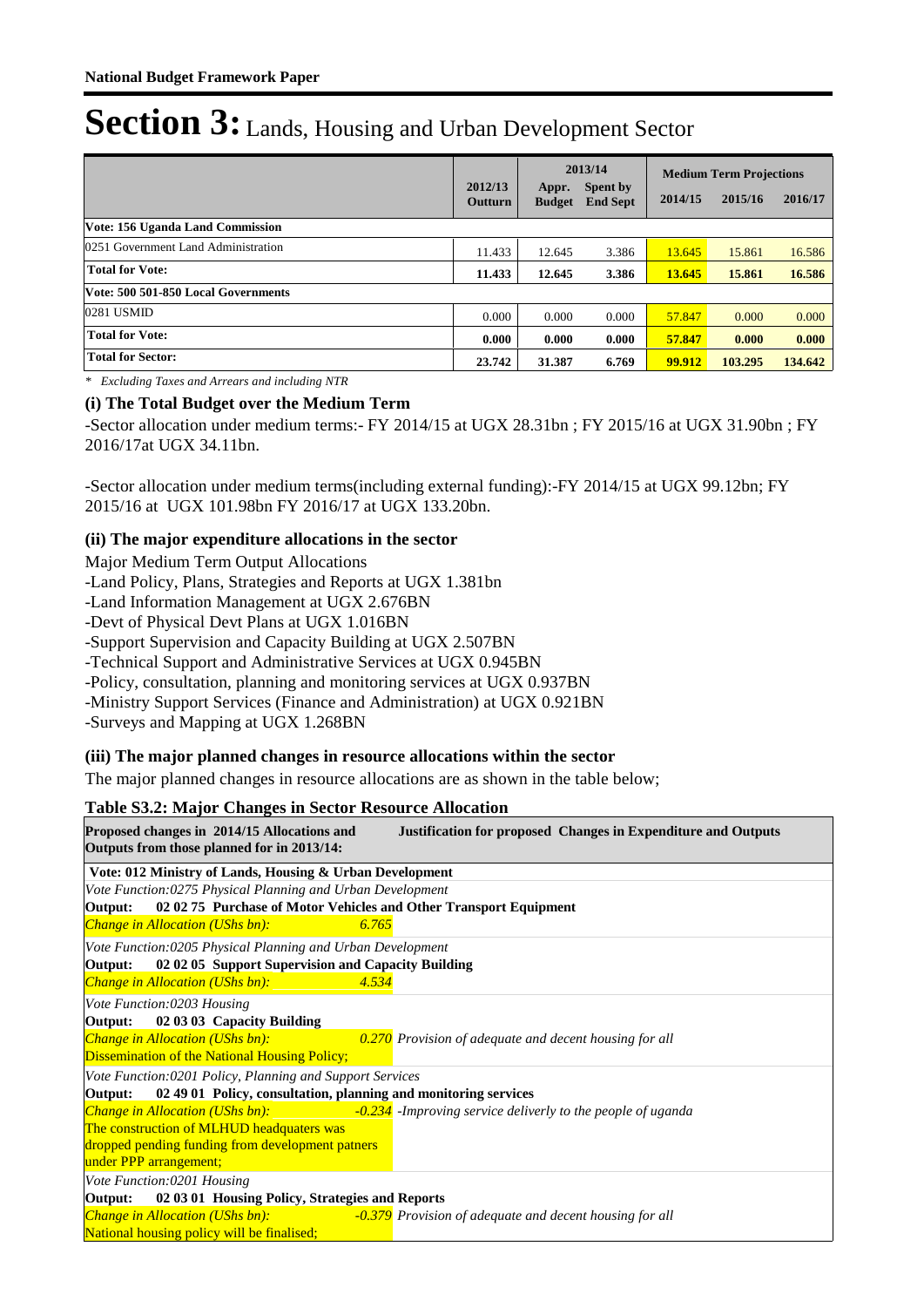| Proposed changes in 2014/15 Allocations and<br>Outputs from those planned for in 2013/14:                                               | <b>Justification for proposed Changes in Expenditure and Outputs</b>                                                                                               |
|-----------------------------------------------------------------------------------------------------------------------------------------|--------------------------------------------------------------------------------------------------------------------------------------------------------------------|
| Vote Function:0202 Physical Planning and Urban Development<br>02 02 02 Field Inspection<br>Output:                                      |                                                                                                                                                                    |
| Change in Allocation (UShs bn):<br>$-0.900$                                                                                             |                                                                                                                                                                    |
| Vote: 122 Kampala Capital City Authority                                                                                                |                                                                                                                                                                    |
| Vote Function: 0201 Urban Planning, Security and Land Use                                                                               |                                                                                                                                                                    |
| 02 04 01 Urban planning, policies, laws and strategies<br>Output:                                                                       |                                                                                                                                                                    |
| <b>Change in Allocation (UShs bn):</b><br>$-0.200$                                                                                      |                                                                                                                                                                    |
| Vote: 156 Uganda Land Commission                                                                                                        |                                                                                                                                                                    |
| Vote Function:0271 Government Land Administration                                                                                       |                                                                                                                                                                    |
| 02 51 71 Acquisition of Land by Government<br>Output:                                                                                   |                                                                                                                                                                    |
| <b>Change in Allocation (UShs bn):</b><br>The additional funds will be used to clear backlogs<br>and compensate more absentee landlords | 1.350 Compensating absentee lardlord enables bonafide occupants to secure<br>registrable interest and develop their lands through farming and other<br>investments |
| Vote Function:0275 Government Land Administration                                                                                       |                                                                                                                                                                    |
| 02 51 75 Purchase of Motor Vehicles and Other Transport Equipment<br>Output:                                                            |                                                                                                                                                                    |
| <b>Change in Allocation (UShs bn):</b>                                                                                                  | -0.405 The 3 double cabin pickups will help the Commission expediate some                                                                                          |
| Purchase on 3 double cabin pickups for the                                                                                              | activities like field inspections which are required for achieving most of the                                                                                     |
| Commission                                                                                                                              | outputs                                                                                                                                                            |
| Vote: 500 501-850 Local Governments                                                                                                     |                                                                                                                                                                    |
| Vote Function:0200 USMID                                                                                                                |                                                                                                                                                                    |
| Output: 02 81 00 Municipal Infrastructure                                                                                               |                                                                                                                                                                    |
| <b>Change in Allocation (UShs bn):</b><br>57.847                                                                                        |                                                                                                                                                                    |
|                                                                                                                                         |                                                                                                                                                                    |

*\* Excluding Taxes and Arrears*

# *S4: Unfunded Outputs for 2014/15 and the Medium Term*

*This section sets out the highest priotrity outputs in 2014/15 and the medium term which the sector has been unable to fund in its spending plans.*

The Sector is experiencing the following challenges;

- Lack of/inadequate funding for priority activities. This is inspite of the sector being a key driver of the National Economy as it forms the foundation for socio-economic development of this country. The sector receives only 0.2% of the National budget;

- Inadequate release of budgeted funds. The Sector's budget performance has been around 60% for the previous two financial years. This is coupled by the lack of a statutory budget for ULC;

- Inadequate staff structure for both the Ministry and ULC. This is coupled with the failure to attract a certain caliber of staff in particular Valuers, Land Officers and ICT officers due to the meager salaries paid by government yet they are competed for by the private sector which pays them well;

- Lack of funds to clear domestic arrears such as payment of Ranchers (UGX 7.8bn) and Property rates (UGX 6bn);

- Inadequate funds for the Land Fund. The Sector requires about UGX 30bn for the verified and valued compensations whose files are ready for payment. In addition to the verified and valued compensations, the sector requires UGX 1.7tn to complete land compensations and secure bonafide/lawful occupants in Buganda, Bunyoro, Ankole, Toro, Bugisu and Kapchorwa regions;

- Inadequate operational funds, such as for the annual operations of the Ministry's Six (6) Pilot Zonal Offices that require UGX 4.8 bn;

- Implementation of the Information, Education and Communication strategy that needs UGX 1.8bn. The IEC strategy will help the Ministry communicate to the public the ongoing programmes and what Government plans to do. This will be in line with the implementation of the Government Communication Strategy;

- Planning the Greater Kampala Metropolitan Area which needs about UGX 24bn for the entire process to be undertaken in three (3) years. In the first year the Ministry requires UGX 10bn, 2nd year UGX 8bn and 3rd year UGX 6bn;

- Planning of Buvuma Islands in view of the Palm Oil project which needs UGX 4bn;

- Feasibility study and Planning of the Proposed Karuma City which needs UGX 6.5bn;